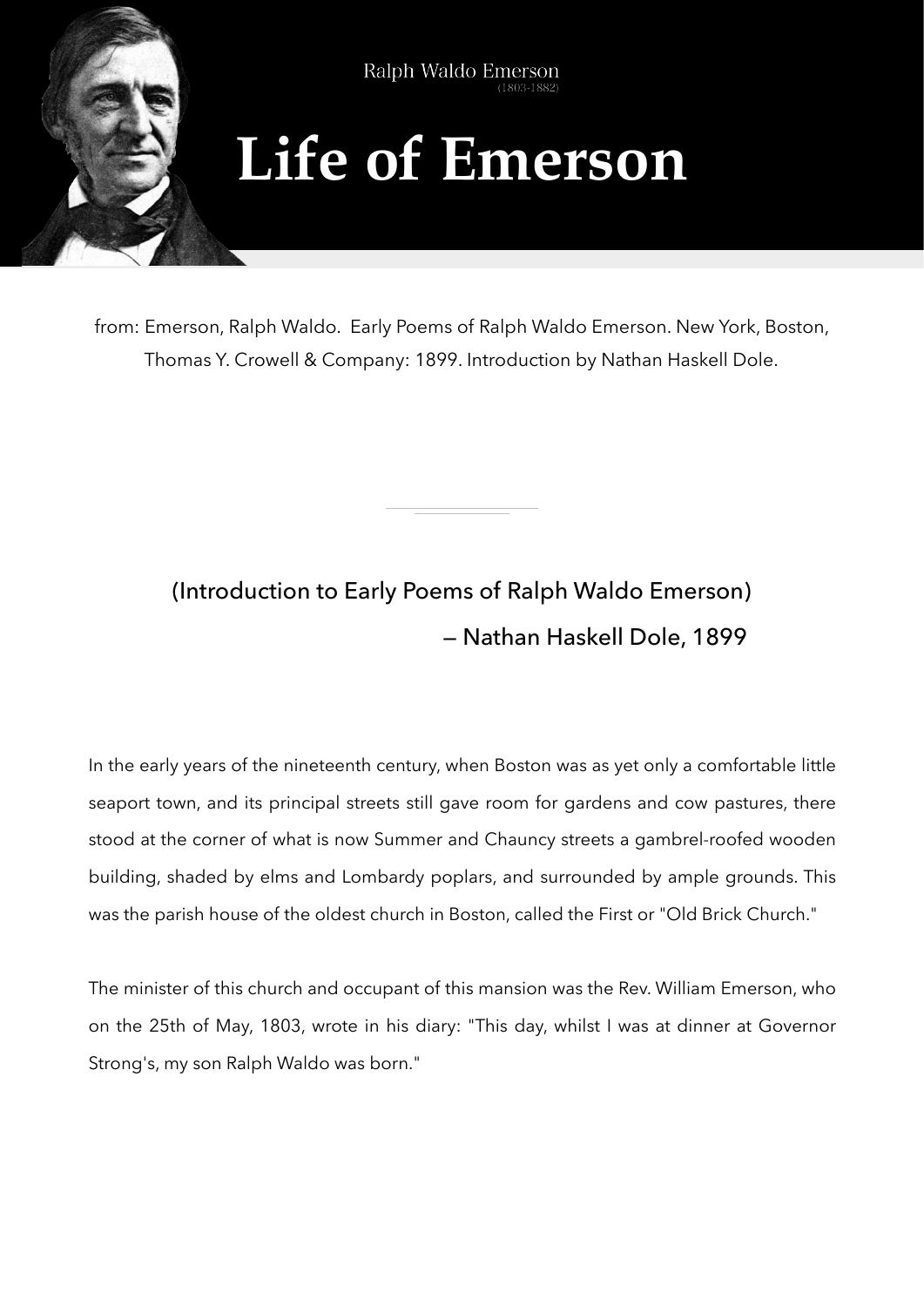The Rev. William Emerson was one of the notable men of his day. Although his life was cut off at the early age of forty-two, he had accomplished a work the influence of which is still definitely, if unconsciously, felt, and always will be felt in the culture of Boston. Science and learning as represented by the Lowell Institute, literature as represented by the Athenæum, art as represented by the Museum, point back to that vivacious, liberal-minded, and eloquent young minister. He had been settled in the town of Harvard at a yearly salary of less than six hundred dollars, but Boston heard him preach, wanted him and, in 1799, bought him off from the Harvard parish for a bonus of a thousand dollars, giving rise to the epigram perpetrated at the expense of the Old Brick Church: "You bought your minister and sold your bell."

 William Emerson traced his descent from Thomas Emerson, who emigrated from England to America in 1635, was thrifty, and left a large estate for those days. His son John, minister at Gloucester, was the common ancestor of Phillips Brooks and Wendell Phillips. His son Joseph, preacher successively at Wells, at Milton, and at Mendon, married Elizabeth, granddaughter of Peter Bulkeley, a wealthy and learned dissenting minister, who rounded Concord and Concord church. Edward, son of Joseph and Elizabeth, married Rebecca Waldo, and his son Joseph married Mary Moody and had ten children, the ninth of whom was William, who was the minister at Concord, and built the Old Manse celebrated by Hawthorne. When he died at the early age of thirty-three, his widow married his successor, the Rev. Ezra Ripley, who was a kindly and wise step-father to the lively young William, his mother's only son. It is said that he had no drawing to the ministry, but, on hearing Dr. Ripley pray for the fulfilment of his mother's desire, he studied divinity and was settled at Harvard at the age of twenty-three. His letters are full of wit and vivacity. He was extremely fond of society and liked to sing and to play on the bass viol. He was too poor to keep a horse, but in 1796, when his salary was only \$330.30, he married Miss Ruth Haskins, sold his bass fiddle, took boarders, taught, and worked his farm. At the time of his death he was receiving \$2500 a year, thirty cords of wood, and the rent on his house. He raised potatoes, corn, and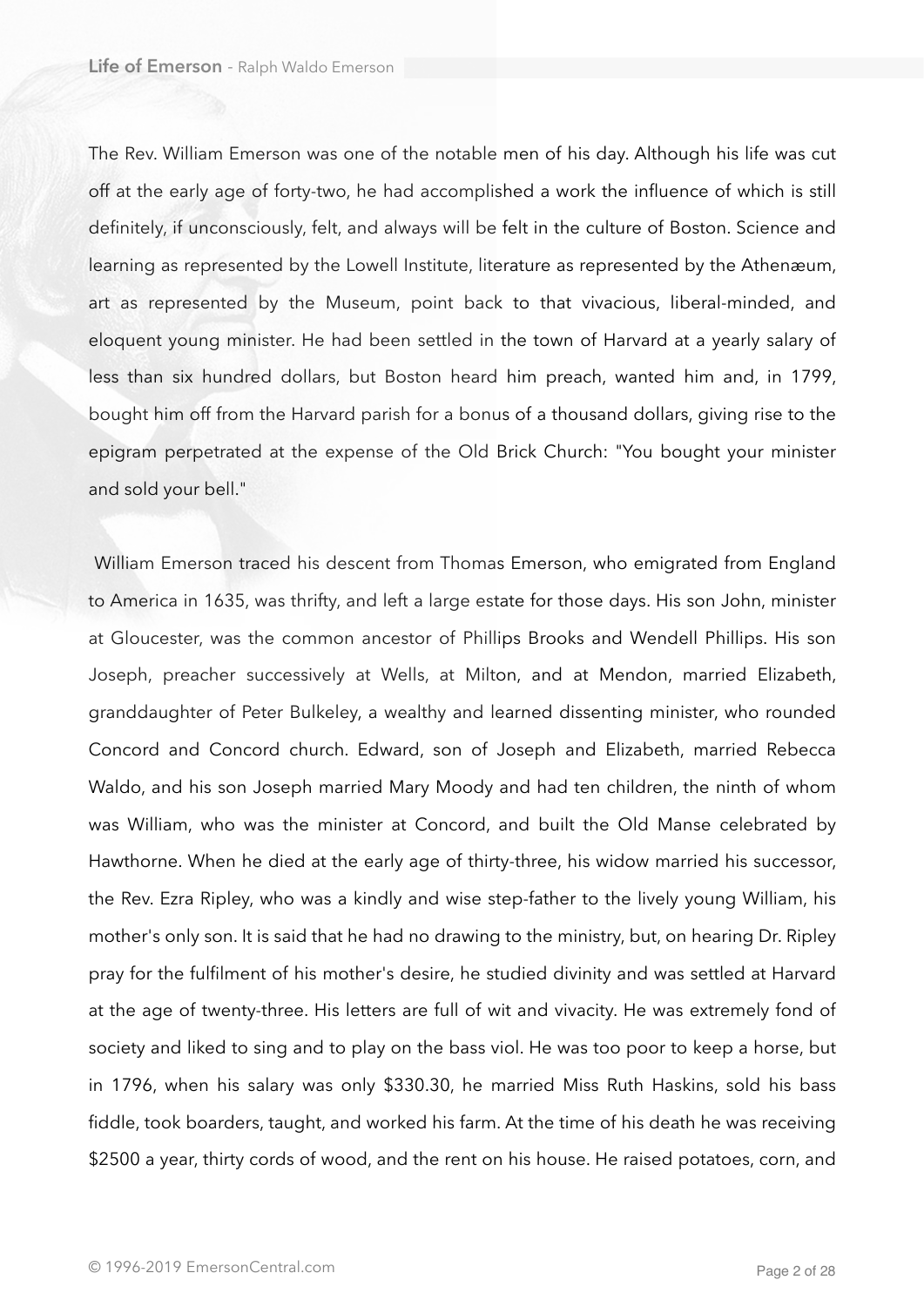other vegetables in his garden on Summer Street. He was the founder of the Philosophical Society, and the leading member of the Anthology Club, which established a library, a museum, a course of lectures, and a monthly magazine.

 Ralph Waldo Emerson was eight at the time of his father's death. The parish voted to continue the salary to the widow for six months longer, to pay her \$500 a year for seven years, and permitted her to occupy the parish house for more than three years. She took boarders, did her own work, and managed to educate the children, as she felt that they were born to be educated. The distance between her little vessel and the lee shore of poverty was very small. Mrs. Ripley found the family one day without any food, except the stories of heroic endurance with which their aunt, Mary Moody Emerson, was regaling them. Ralph and his brother Edward had but one overcoat between them, and had to take turns going to school.

This aunt, Miss Emerson, was a thorn in the spirit for the whole family. Of great intellect, of lofty views, ambitious, religious, sceptical, a burning brand in the household, she stimulated, she exasperated, she made herself and every one about her unhappy. She wanted every one but herself to be orthodox. Emerson said of her: "She tramples on the common humanities all day, and they rise as ghosts and torment her all night." Mr. Charles Eliot Cabot says: "She was an ever-present embodiment of the Puritan conscience." Her influence on the Emerson children was, on the whole, injurious. Even Ralph Waldo, who was less susceptible to it than the others, felt it severely.

Ralph was sent to school before he was three years old. At ten he writes his Aunt Mary of his studies in the Latin School, which were supplemented by two hours' attendance at a private school where he learned to write and cipher. Once or twice he played truant during this midday recess of extra work, and was punished for it by imprisonment with bread and water. He was not a brilliant scholar, nor was he inclined to mingle with his associates in play. He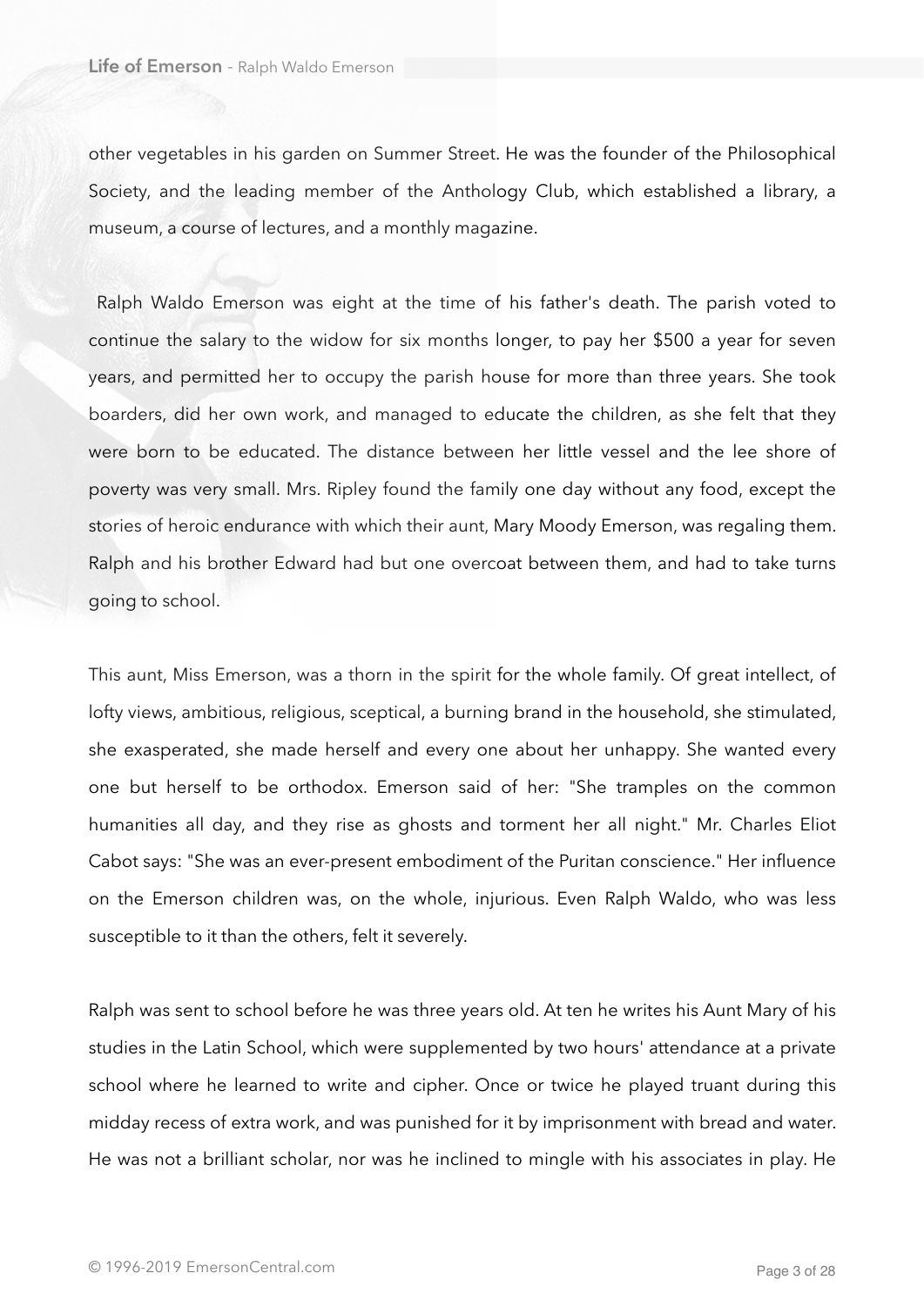never owned a sled, and, though there was a good pond for skating not far away, he did not learn to skate till he was a freshman in college. According to Dr. Furness he held aloof from "Coram" and "Hy-spy," and other sports, simply because from his earliest years he dwelt in a higher sphere. He could not remember the time when Emerson was not literary in his pursuits. When he was thirteen his uncle, Samuel Ripley, asked him how it was that all the boys disliked him and quarrelled with him.

In 1814 the price of provisions became so high in Boston that Mrs. Emerson and her family took refuge in Concord with Dr. Ripley, with whom they spent a year. On their return to Boston they lived in a house on Beacon Hill lent by its owner in exchange for board for his wife and children. Emerson remembered driving the cow to pasture on Carver Street. That year he was reading "Télémaque" in French and Priestley's lectures on history, and his letters are pretty well peppered with original verse. In October, 1817, he went to Cambridge, having .passed a very good examination, and his mother rejoiced because he did not have to be admonished to study. He was appointed President's Freshman, a position which gave him a room free of charge. He waited at Commons, and this reduced the cost of board to one quarter, and he received a scholarship. He added to his slender means by tutoring and by teaching during the winter vacations at his Uncle Ripley's school in Waltham. Mr. Conway says that during his college course his mother moved to Cambridge and took student boarders, but Emerson had his room in the college buildings, occupying 5, 15, and 9 Hollis, during the last three years, respectively.

 Even in his fourteenth year he was described as being "just what he was afterward, kindly, affable, but self-contained, receiving praise or sympathy without taking much notice of it."

He was fonder of desultory reading than of regular study, and naturally came into some disfavor with the authorities. In mathematics he confessed himself "a hopeless dunce," and laughingly declared that a possible English congener, William Emerson of Durham, a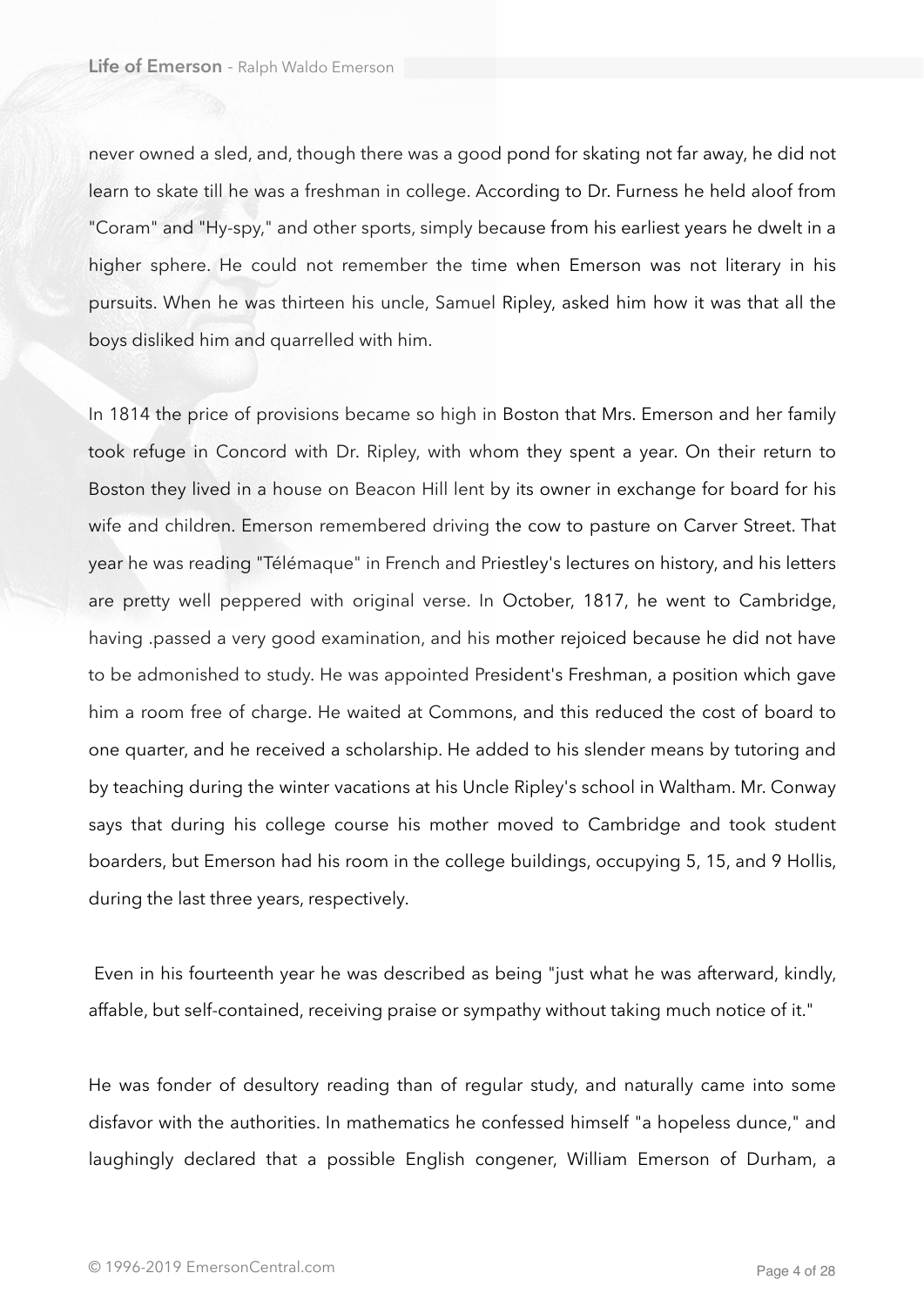famous mathematician, must have appropriated all his talents in that line. "I can't multiply seven by twelve with security," he added.

 George Ticknor, who taught modern languages, and Edward Everett, Greek professor, gave lectures, and Emerson attended them with profit. He took two Bowdoin prizes for dissertations, and the Boylston prize of \$30 for declamation. He graduated just above the middle of a class of fifty-nine, and had one of the twenty-nine commencement parts, but, disgusted at its insignificance, took no pains to learn it, and had to be frequently prompted. He was not entitled to admission to the [Phi Beta Kappa] Society, but he was elected class poet, and his poem was regarded as a superior production. His future seemed indefinite. All he would promise was "to try to be a minister and have a house." The house was for his mother, so that he might "in some feeble degree repay her for the cares and woes and inconveniences she had so often been subject to on her son's account alone."

After he graduated he for two years assisted his brother William in a school for young ladies established in his mother's house, and when William went to Göttingen to study divinity, he remained another year in sole charge. During these three years he earned nearly \$3000 and was enabled to help his mother and brothers. But he always remembered his terrors at entering the school, his timidities at French, "the infirmities of his cheek," and his occasional admiration of some of his pupils, and his vexation of spirit when the will of the pupils was a little too strong for the will of the teacher.

He regretted that his teaching was perfunctory. He wished that he had shown his pupils the poems and works of imagination which he himself delighted in. Then teaching might have been for him also "a liberal and delicious art." He always wondered why the poorest country college never offered him a professorship of rhetoric. He wrote in his journal: "I think I could have taught an orator, though I am none."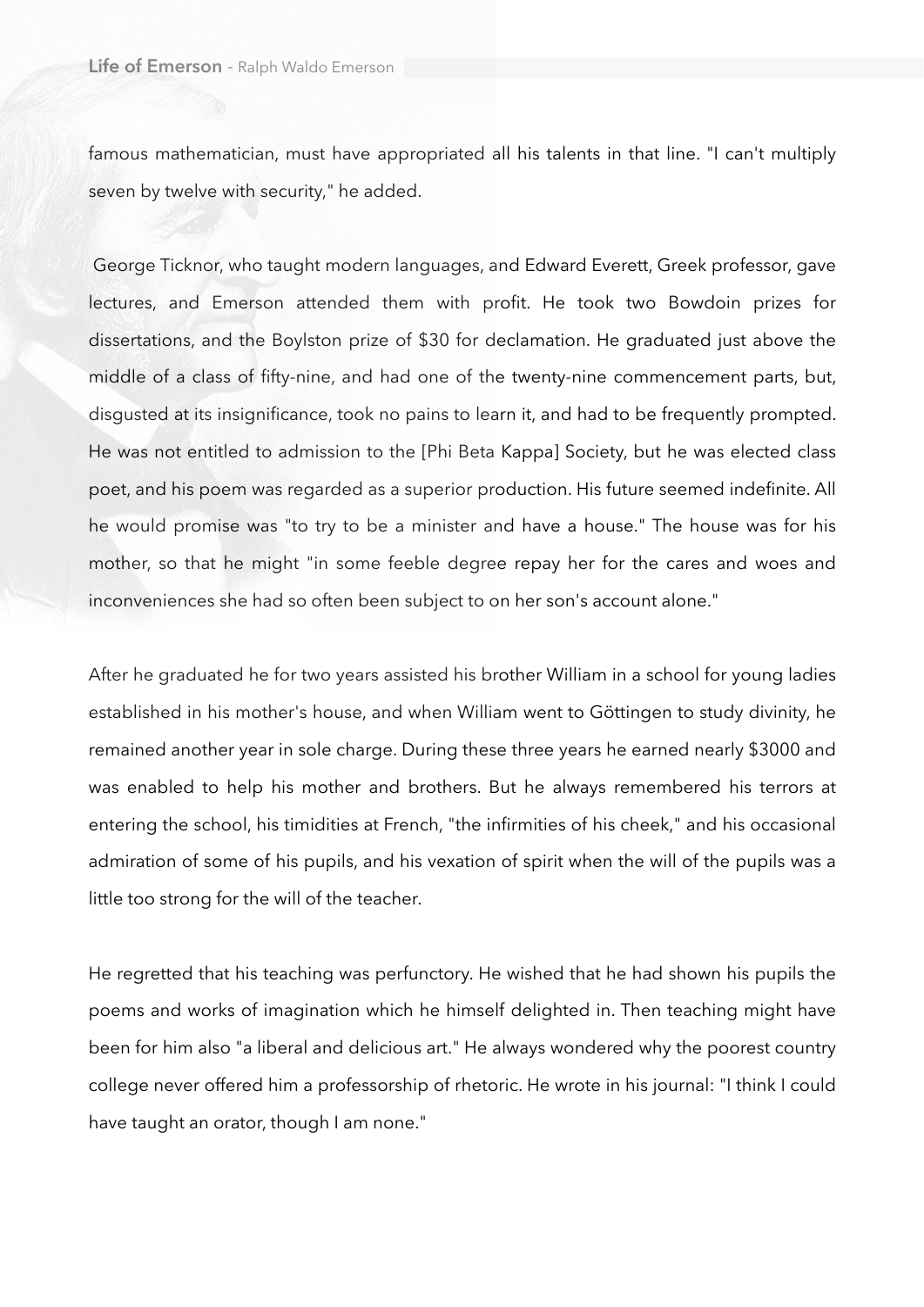In 1823 Mrs. Emerson hired a house on Canterbury Lane, also called Light Lane, Dark Lane, or Featherbed Lane, Roxbury, about four miles from the State House. In Franklin Park a tablet in the Overlook on Schoolmaster Hill commemorates the fact that Emerson there, stretched out beneath the pines, wrote his poem. "Good-by, proud world; I'm going home." His letters from there show that the teaching in town, which he still kept up, was not much more irksome than the communion with nature which had been recommended to him. "I cannot find myself quite as perfectly at home on the rock and in the wood as my ancient, and I might say infant, aspirations led me to suspect he wrote on the 19th of June of that year. "When I took my book to the woods I found nature not half poetical, not half visionary, enough . . . . I found that I had only transplanted into the new place my entire personal identity, and was grievously disappointed."

In 1825 Emerson wrote his aunt that Channing was "preaching sublime sermons every Sunday morning in Federal Street." The influence of Channing may have determined him to fit for the ministry, though his brother William, much to his mother's grief, had found it impossible to subscribe to creeds and had decided against that profession. But Ralph Waldo confessed that, while he inherited from his "sire a formality of manners and speech," he also "derived from him or his patriotic parent a passionate love for the strains of eloquence." He therefore elected to study divinity. His brother William advised his going to Göttingen, but he wrote: "Unless I take the wings of the morning for a packet, and feed on wishes instead of dollars, and be clothed with imagination for raiment, I must not expect to go." And like a true philosopher— like the fox philosopher of the story—he adds: "It might not do me any good."

 Certain lands in the city had increased in value and a little money was forthcoming from them; so he decided to go to Cambridge, where "the learned and reverend" had consented to admit him to the middle class. In February, 1825, on the eve of leaving his Canterbury home, he wrote that he had "learned a few more names and dates, additional facility of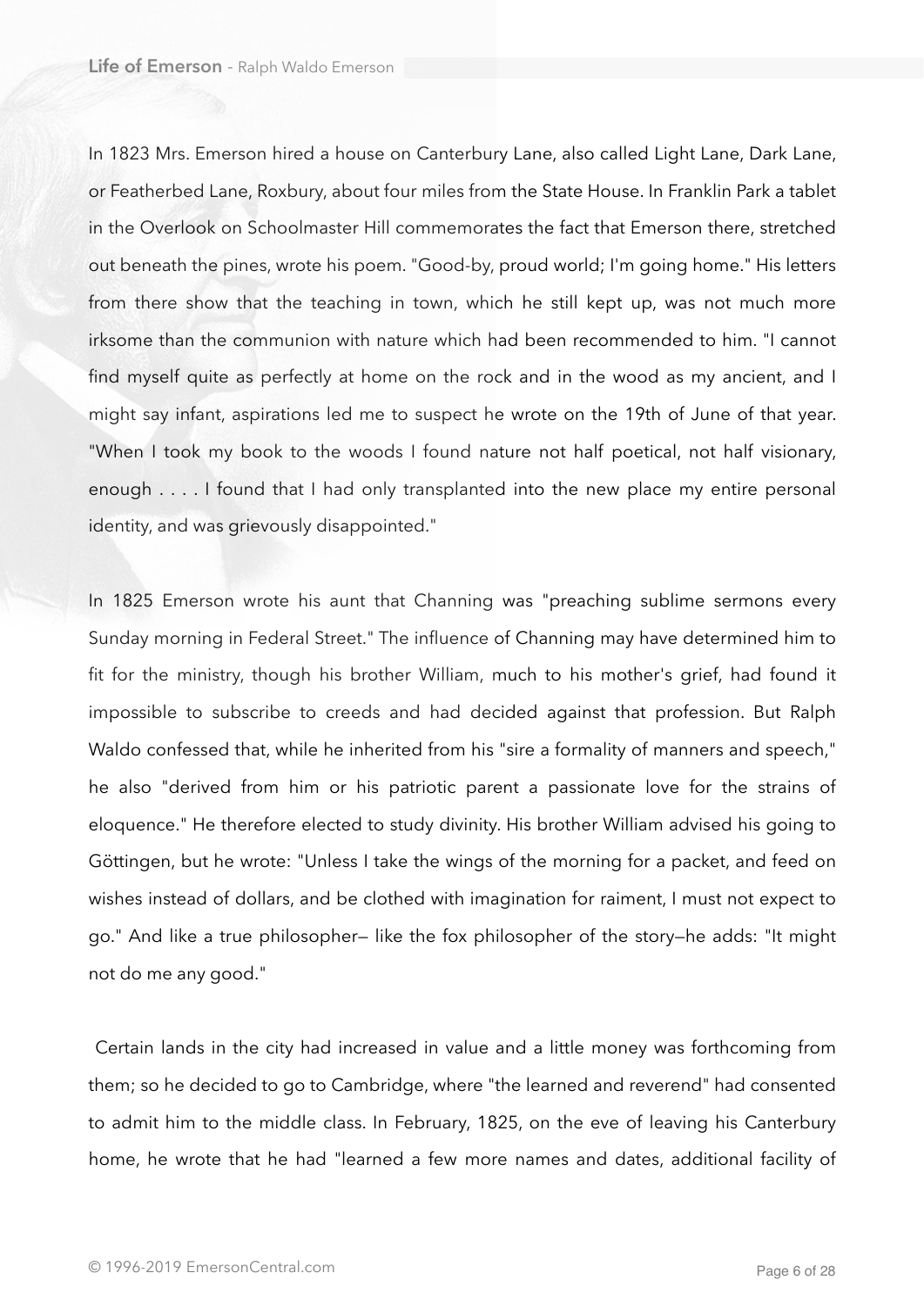expression; the gauge of his own ignorance, its sounding-places and bottomless depths." He added that his "cardinal vice of intellectual dissipation— sinful strolling from book to book, from care to idleness "— was his cardinal vice still—was a malady which "belonged to the chapter of incurables."

He took a floor room in the cold, damp northeast corner of Divinity Hall, and within a month was obliged by ill health and weak eyes to suspend his studies. He went first to Newton and worked on his Uncle Ladd's farm. Here he fell in with an "ignorant and rude laborer" who was a Methodist, and it is chronicled that Emerson's first sermon was founded on this man's dictum, that "men were always praying and all their prayers were answered." But he added as a saving clause, "We must beware, then, what we ask!"

 In the summer he instructed a few private pupils, and in September took charge of a public school in Chelmsford, which he left at the beginning of the next year to relieve his brother Edward of the care of his school in Roxbury, and then in April he returned to Cambridge, where his mother had again taken a house. He opened a school there and had among his pupils Richard Henry Dana, 2d, but he was afflicted with rheumatism and threatened with lung complaint.

He managed to attend some of the lectures at the Divinity School, and made a show of keeping along with his class. But he afterward declared that if the authorities had examined him on his studies they would not have passed him. They did not examine him, and he was "approbated to preach" by the Middlesex Association of Ministers in October, 1826, and on the fifteenth of that month delivered his first public sermon at Waltham.

As cold weather came on, he was obliged to go South. The deferring of his hopes made him heartsick. Mr. M. D. Conway says he preached in Charleston, which had the only Unitarian pulpit south of the Potomac. But the weather was cold and he took a sloop to St. Augustine,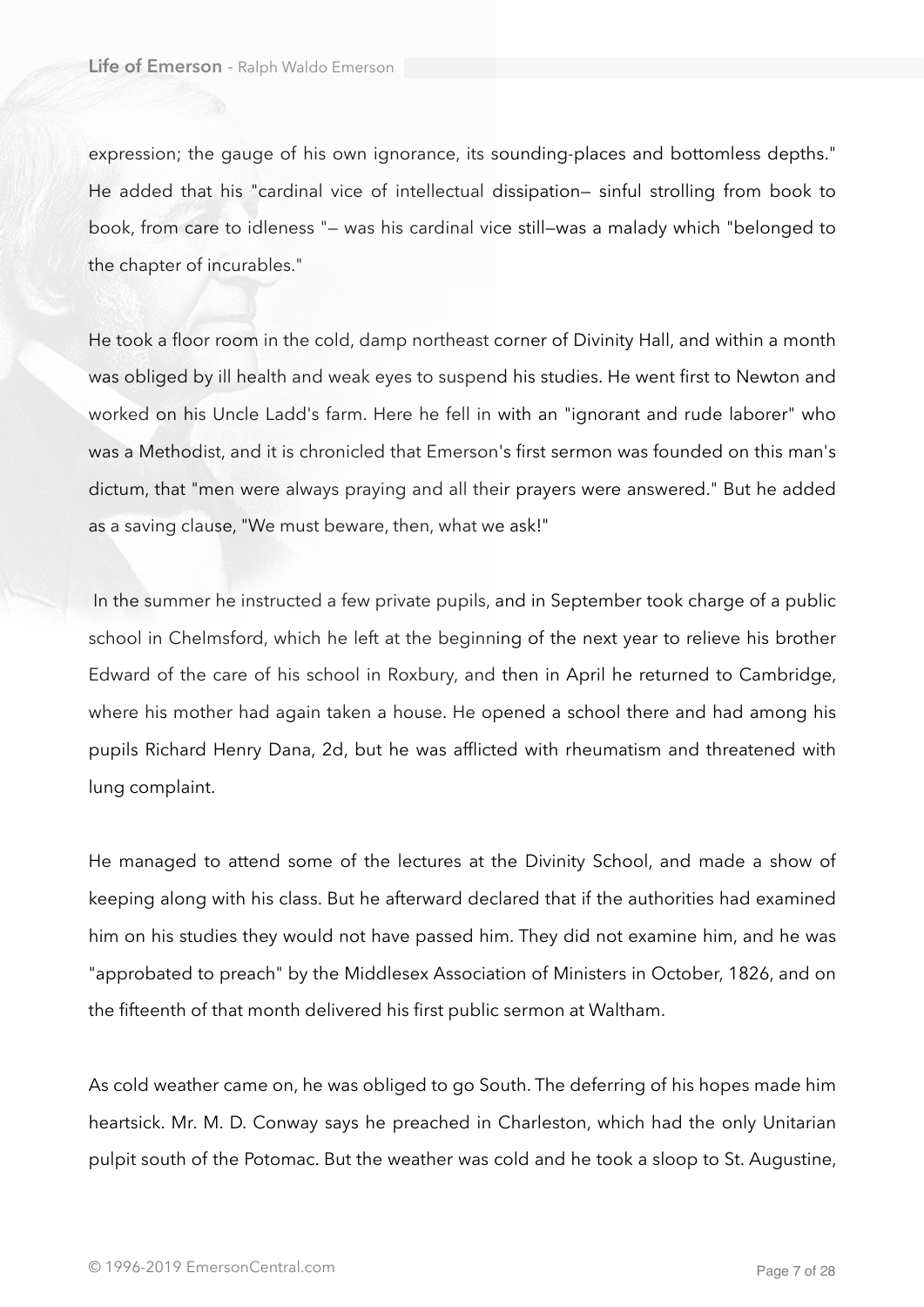where he spent the winter "parading the beach and thinking of his brother barnacles at a distance." He was amused at the theological and civil manners of the place, where "the worthy father of the Catholic Church was arrested and imprisoned for debt, where the president of the Bible Society was notorious for his profanity, and its treasurer, the marshal of the district, combined meetings of the society with slave-auctions." Emerson made the acquaintance of Prince Achille Murat, "a philosopher, a scholar, a man of the world, very sceptical but very candid, and an ardent lover of truth." He long remembered him as "a type Of heroic manners and sweet-tempered ability."

 When he reached Alexandria after a direfully tempestuous voyage, he wrote his aunt that he was not a jot better or worse than when he left home. In this same letter he describes how when he reads Walter Scott, a thousand imperfect suggestions arise in his mind, which, if he could give heed, would make him a novelist; and, when he chances to light on a verse of genuine poetry, even in the corner of a newspaper, a forcible sympathy awakened a legion of little goblins in the recesses of his soul, and if he had leisure to attend to the fine tiny rabble, he would straightway be a poet. He confessed that in his day-dreams he hungered and thirsted to be a painter.

On his return he "supplied" for some weeks at the First Church, during the absence of its regular minister. Then in the autumn of 1827 he supplied for Mr. Hall at Northampton, where he made the acquaintance of the Lymans. Mrs. Lyman was a descendant of Anne Hutchinson, whom Emerson's ancestor, Peter Bulkeley, had helped to drive out of Massachusetts; but a warm friendship quickly sprang up between the brilliant and beautiful woman and the pale young student, whom she called an angel unawares.

He had several "calls" to accept permanent positions, but his health was still so uncertain that he refused them all, and lived at Cambridge a desultory life, "lounging on a system,"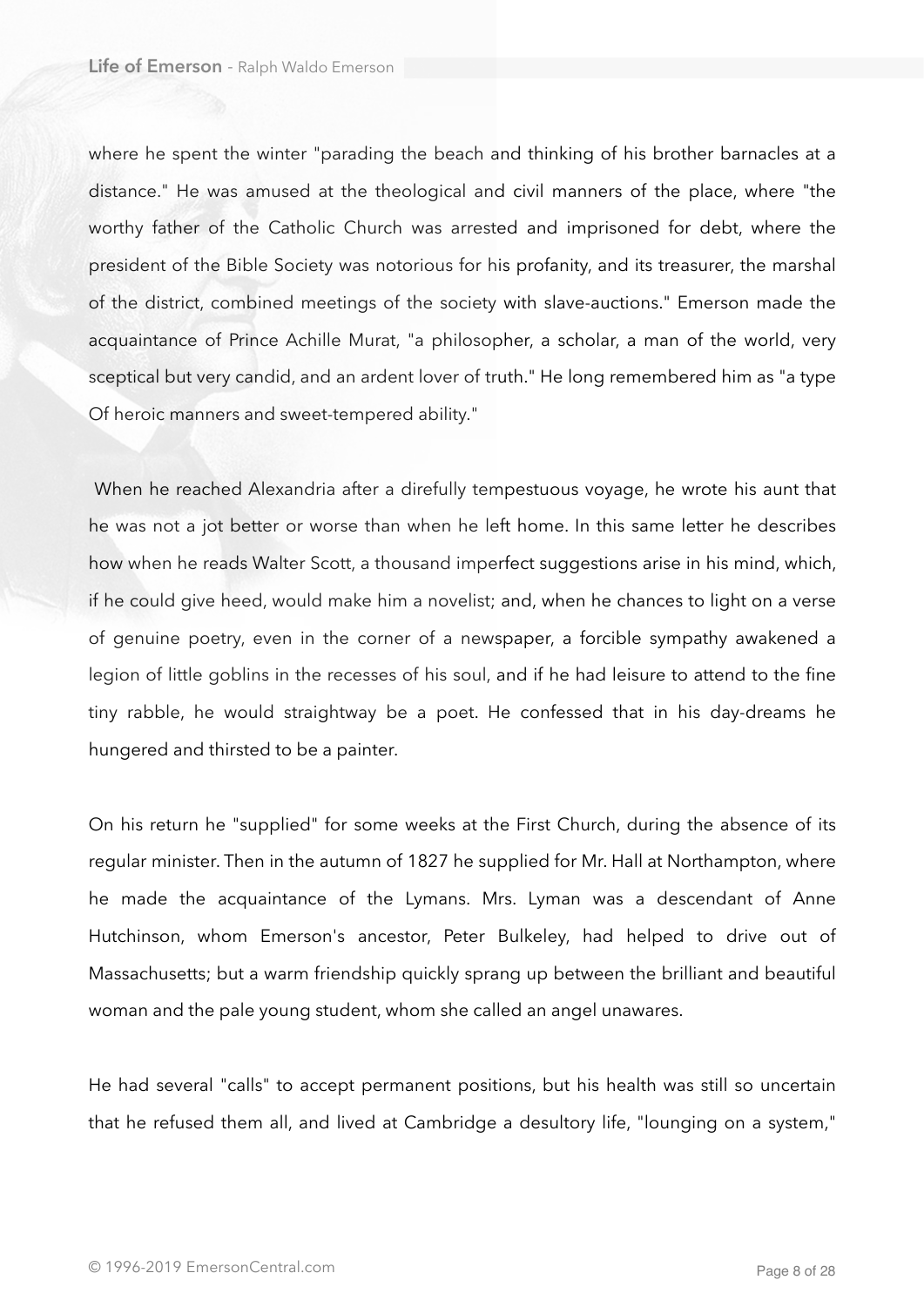writing a sermon a month, strolling, courting the society of laughing persons, and trying to win "firmer health and solid powers."

He had not as yet shown evidence of remarkable ability; his brothers Edward and Charles entirely eclipsed him. He never jested (so Dr. Hedge said), was slow in speech and in movement, and was never known to run. Yet when his brother Edward, "the admired, learned, eloquent," lost first his reason and then his health, and died in self-imposed exile, Emerson wrote in his journal that he had little fear for such an evil, even in the line of the constitutional calamity of his family; "I have so much mixture of silliness in my intellectual frame, that I think Providence has tempered me against this."

He had preached temporarily at Concord, N. H., and there he met Miss Ellen Louisa Tucker, the daughter of a former Boston merchant. She had greatly impressed him, but he thought he had "got over his blushes and his wishes." But when he met her again in December, 1828, he "surrendered at discretion." "She is seventeen years old and very beautiful by universal consent," he wrote his brother William.

 In March of the following year he was settled as colleague of the Rev. Henry Ware, Jr., over the Second or Old North Church, and in September was married and established in a house in Chardon Place. His happiness and success seemed to him too great to last. His intuitions were not ill founded. He found himself unable to administer the Communion in its concrete oral form, and when the church refused to let him continue the service, dropping "the use of the elements," he resigned, and his resignation was accepted by a vote of thirty against twenty-four. It must have been a relief to him to be free, for all that savored of ritual was distasteful to him, and even. extempore prayer was irksome. He did not excel in the usual pastoral relations. It is related of him that when he was summoned to administer consolation at the bedside of a Revolutionary veteran, and showed some awkwardness in the matter, the dying man rose in his wrath and exclaimed, "Young man, if you don't know your business,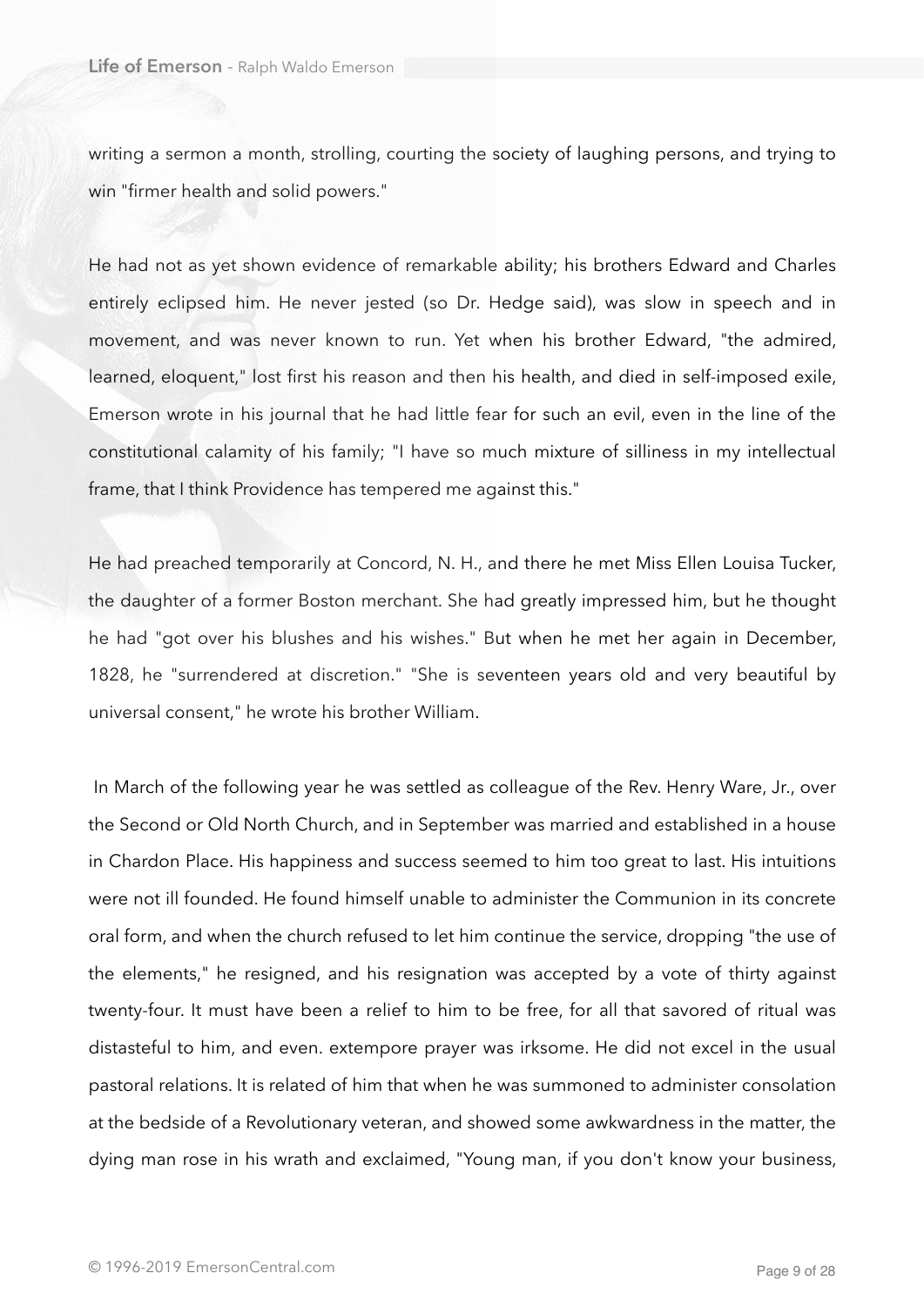you had better go home." Even the sexton of the church declared that in his opinion he was not born to be a minister.

But his ability in the pulpit was marked, and many of his congregation greatly regretted the step that was forced on him. He had recently suffered the loss of his young wife, who even before her marriage was threatened with consumption. She died in February, 1831. He was like a ship adrift. But great schemes were floating in his mind. One of them was the establishment of "a magazine of his ownty-donty," in which there should be no coöperation, but only his personal individuality to unify it.

 Again his health broke down. He was disheartened, and felt that the doom of his race was on him. At first it was suggested that he should go to the West Indies and visit his brother Edward, but at the last moment he found that a 236-ton brig was about to sail for the Mediterranean: he took passage on her and was landed at Malta on the 2d of February, 1832.

In his diary written on the vessel one can read the influence of Carlyle. Speaking of the clouds, he says: "What they said goest thou forth so far to seek— painted canvas, carved marble, renowned towns? Yes, welcome, young man, the universe is hospitable; the great God who is love hath made you aware of the forms and breeding of His wide house. We greet you well to the place of history, as you please to style it, to the mighty Lilliput or ant-hill of your genealogy." And so on quite in the style of "Sartor."

From Malta, where he with a tame curiosity looked about La Valetta, he crossed to Sicily, spent several days in sight of Etna, drank of the waters of Arethusa, plucked the papyrus on the banks of the Anopus, visited the Catacombs, heard Mass in the ancient Temple of Minerva, and fed on fragrant Hyblæan honey and Ortygian quails; but he felt tormented by his ignorance, wanted his Vergil and his Ovid, his history and his Plutarch. "It is the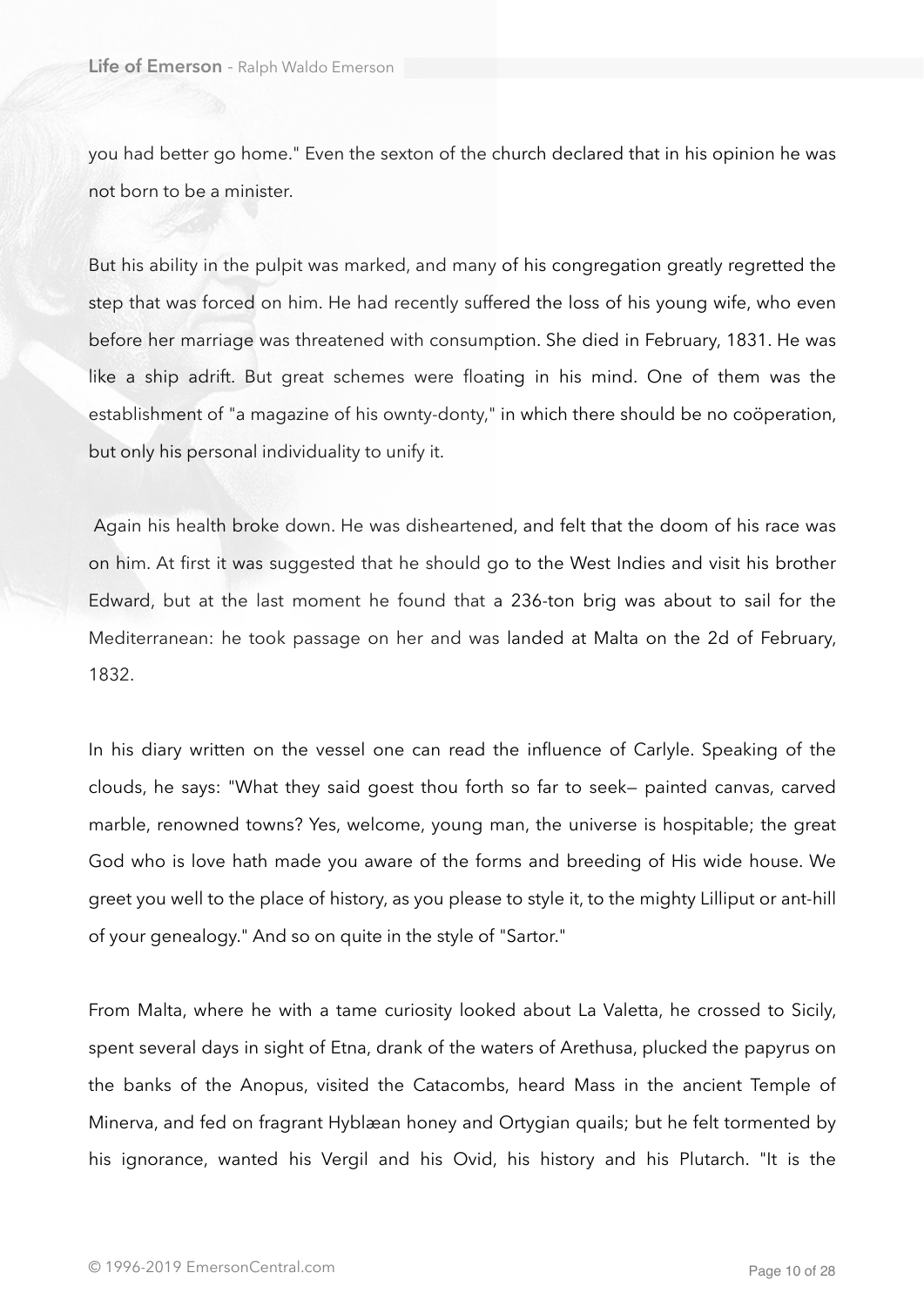playground of the gods and goddesses." "The poor hermit who with saucer eyes had strayed from his study" found himself somewhat at a loss in those "out courts of the Old World." "Some faces under new caps and jackets," he says, "another turn of the old kaleidoscope."

He was not sure in the noise and myriads of people, amid the grandeur and poverty that he saw that he was growing much wiser or any better for his travels. "An hour in Boston and an hour in Naples have about equal value to the same person."

Even his judgment of people remind one of Carlyle in his peevish days. He hoped he should not always be "yoked with green, dull, pitiful persons." The "various little people" with whom he had been "cabined up by sea and land" may have been all better and wiser than he; still they did not help him. He longed for a teacher. He would "give all Rome for one man such as were fit to walk" there.

At Florence he dined and breakfasted with Landor, who, he thought, did "not quite show the same caliber in conversation as in his books." He hoped for better things of Carlyle to whom he was pilgriming through all such inanimate trifles as coliseums and duomos. Even Venice he called "a great oddity, a city for beavers . . . a most disagreeable residence"; and Paris was "a loud modern New York of a place." "Pray, what brought you here, grave sir?" "the moving Boulevard" seemed to ask him. A lecture at the Sorbonne, he complains, was far less useful to him than a lecture which he should write himself!

He stayed about three weeks in London. He attended service at St. Paul's. "Poor church," is his only comment. He visited Coleridge and Bowring and John Stuart Mill, and still in quest for Carlyle reached Edinburgh, where he preached in the Unitarian chapel, and at last, after peculiar difficulties, discovered his ideal living quietly at Craigenputtoch — the youth he sought he called "good and wise and pleasant," and his wife, "a most accomplished,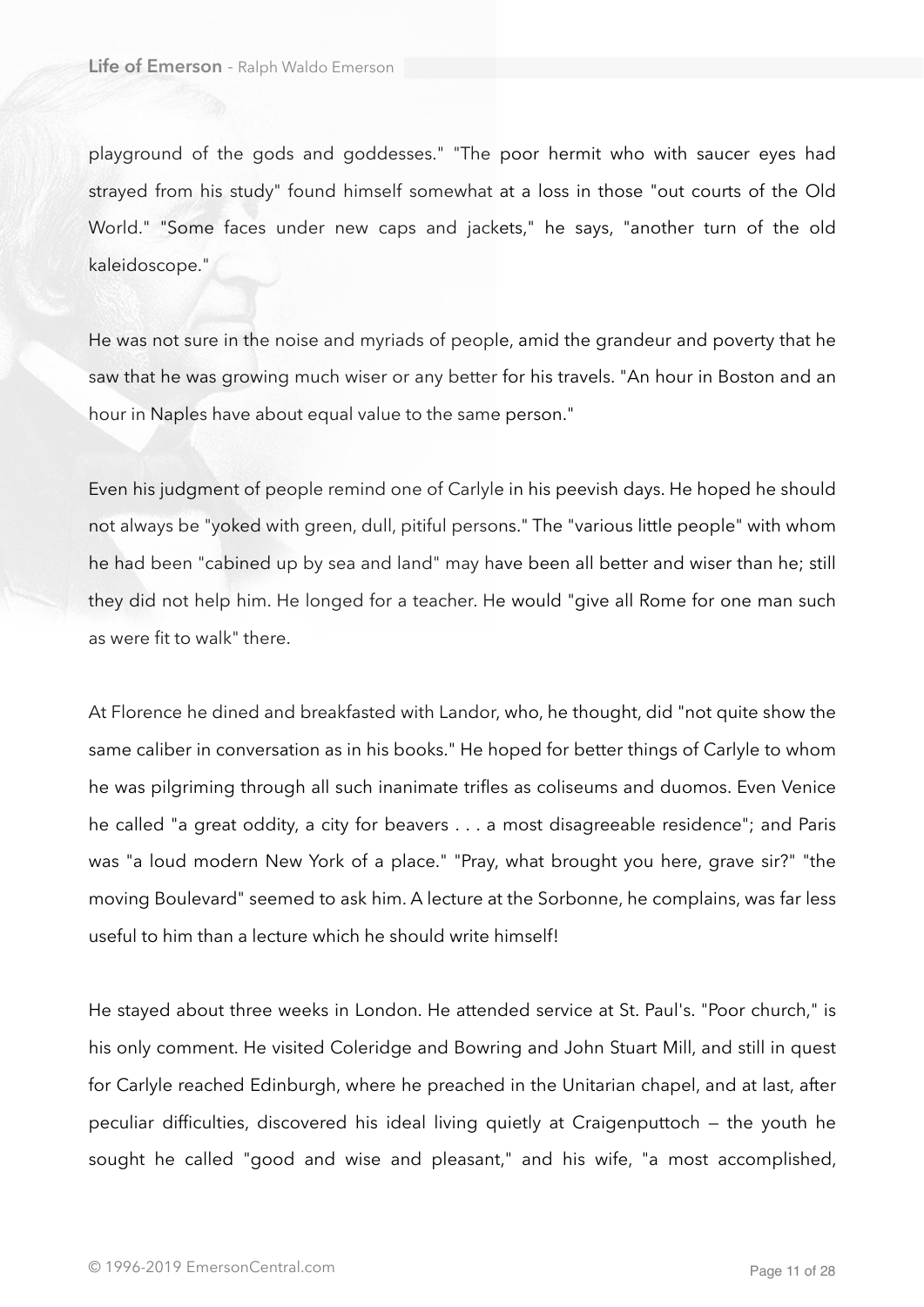agreeable woman." "Truth and peace and faith dwell with them." His visit with them he called "a white day in his years." Carlyle, on his part, always declared it was the most beautiful thing in his experience at Craigenputtoch. Yet even Carlyle was not the longsought master. In the deepest matters the Scotchman had nothing to teach the Yankee. He had met with men, he wrote, of far less power who had got greater insight into religious truth.

But the interview on both sides was pleasing and resulted in a lifelong friendship.

At Rydal Mount he paid his respects to Wordsworth, and was not offended by the old poet's egotisms. (Note: For Emerson's own account of his experiences see "English Traits.") Having reached Liverpool, he confided to his journal his gratitude to the great God who had led him in safety and pleasure through "this European scene— this last schoolroom" in which He had pleased to instruct him. The sight of Landor, Coleridge, Carlyle, and Wordsworth, though he realized that not one of them was "a mind of the very first class, "had comforted and confirmed him in his convictions. He felt that he would be able to judge more justly, less timidly, of wise men for evermore.

It is odd and sounds almost prehistoric to read Emerson quoting the prediction that "the tithe will come when the ocean will be navigated by merchantmen by steam."

With health restored and established, he reached New York early in October, after a voyage which lasted more than a month; and, having rejoined his mother at Newton, where she was then living, he began to preach and lecture as occasion offered. On the second Sunday after his return he occupied his old pulpit in the Second Church and for four years supplied at various places. He might have had a call to New Bedford, but as he stipulated that he must not be expected to administer the Communion or to offer prayer unless the Spirit moved, the church withdrew its invitation. His first lecture was delivered in November, 1883, before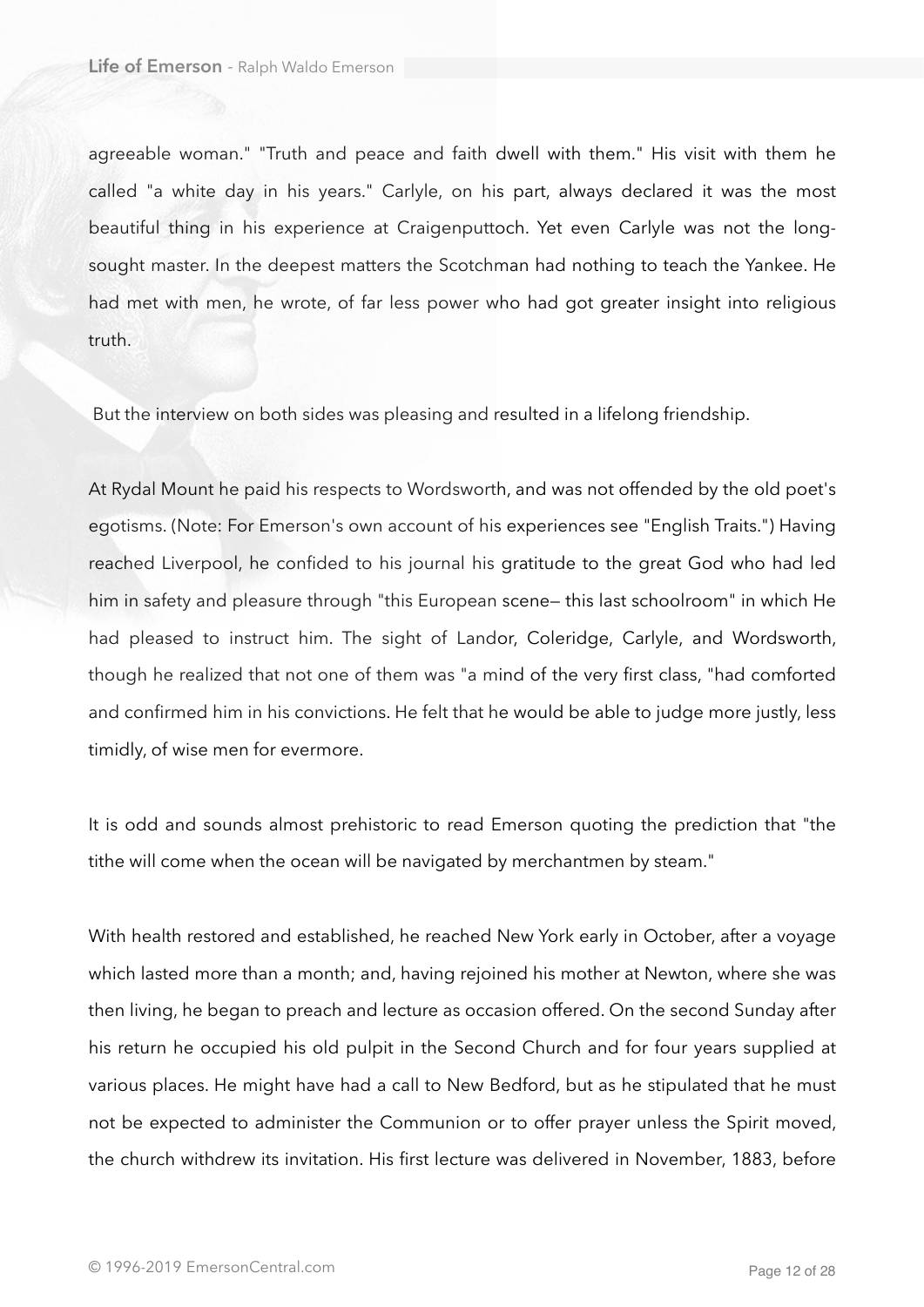the Boston Society of Natural History. His early lectures were on scientific subjects and before scientific bodies.

He was expecting to have his wife's share of her father's estate, and this expectation was soon satisfied, so that he made sure of a yearly income of about \$1200, and he was meditating more seriously than ever the adventure of a periodical paper which should "speak the truth without fear or favor." This materialized afterward in The Dial.

In the summer of 1834 he was the chosen poet for the [Phi Beta Kappa] Society, and the verses contained a word portrait of Daniel Webster. His brother Edward, who had just died, had been Webster's private secretary and tutor to his children. He went to Bangor to preach for a few Sundays, and wrote to Dr. F. H. Hedge that he was seriously thinking of trying to persuade a small number of persons to join him in a colony thirty miles up the river; but this visionary project of a forest hermitage was never carried out, and in October he went to live in Concord, which was his home throughout the rest of his life. He lived with his mother in the Manse until, in 1835, having become engaged to Miss Lidia Jackson of Plymouth, he bought at a bargain the Coolidge house, which he said was a mean place, and would be till trees and flowers should give it a character of its own. It was a square mansion set rather low in a field, through which flowed a brook down to the sluggish Concord River.

In September he was called on as a townsman to deliver a discourse on the two hundredth anniversary of the incorporation of the town, and he made special investigations for the purpose of imparting historic value to it. Two days after this event he drove to Plymouth and was married there at the Winslow house, which belonged to his bride. She would have liked to live in Plymouth, but he preferred Concord, and had written to her that "he was born a poet, though his singing was very husky and for the most Dart in prose," and therefore must guard and study his rambling propensities. Concord, he intimated, gave him sunsets,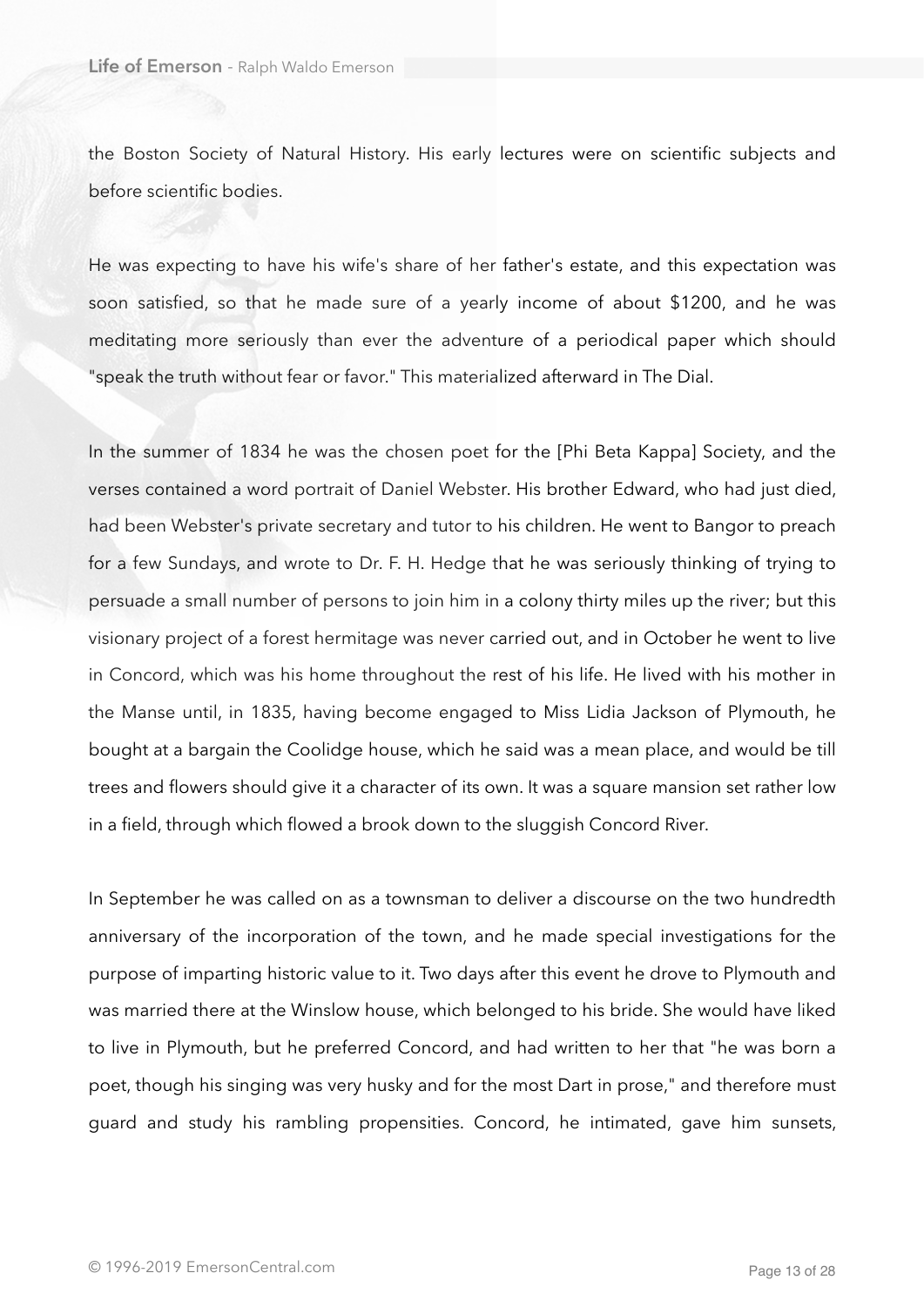forests, snowstorms, and river views, which were more to him than friends, but Plymouth! — "Plymouth is streets!"

In the winters of 1835-1836, besides supplying the East Lexington church, he began a course of ten lectures on English literature, and this made such a favorable impression that henceforth his career was assured. Not only was the subject-matter original and unique, but the judgments expressed were sound, and the delivery was marked by a peculiar charm which those who heard him never forgot: "You are filled with delight at his clear demonstration. Each figure. word, gesture, just fits the occasion!" said Lowell.

 In 1836 Emerson helped to introduce to American readers Carlyle's "Sartor Resartus," which had the distinction of selling the first edition and a thousand copies besides, before it was put into book form in England. His efforts in this practical direction elicited the little sneer in Lowell's "Fable for Critics," where he speaks of Emerson in these words :—

His is, we may say,

 A Greek head on right Yankee shoulders, whose range Has Olympus for one pole, for t'other the Exchange.

Or again a little farther down he says he is composed of "one part pure earth, ninety-nine parts pure lecturer."

Lowell was even more severe on Emerson's poetry. After comparing his rich words to "gold nails in temples to hang trophies on, "he says, his —

Prose is grand verse. while his verse, the Lord knows,

Is some of it pr— No, 't is not even prose.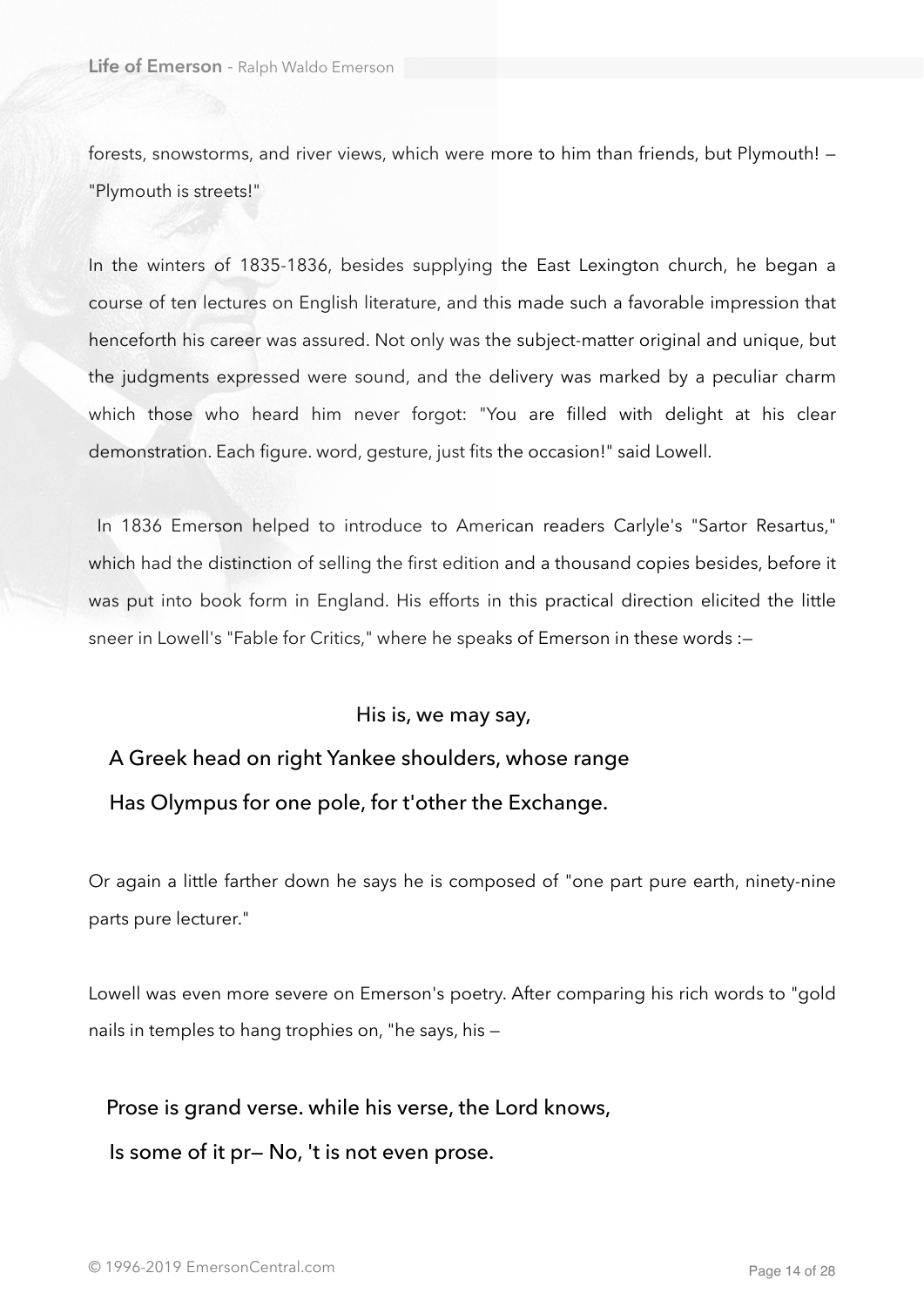And he goes on: —

## In the worst of his poems are mines of rich matter, But thrown in a heap with a crash and a clatter.

When Lowell was editor of the Atlantic Monthly, Emerson sent him his mystic "Song of Nature." But Lowell returned it to him, stating that certain lines in it would offend the religious susceptibilities of the community. The lines particularized were those where Homer, Shakespeare, and Plato were united with Christ in one:—

 Twice have I moulded an image, And thrice outstretched my hand; Made one of day, and one of night, And one of the salt sea-sand. One in a Judean manger And one by Avon stream, One over against the mouths of Nile, And one in the Academe.

Emerson was amazed, and took the poem to Miss Elizabeth Hoar, who was always his kindly censor, and asked her if she could see anything offensive in the lines.

Emerson said: "She read them carefully, but failed to help me out, concluding that they were not to be altered and must be allowed to stand. So they will not trouble the readers of the Atlantic."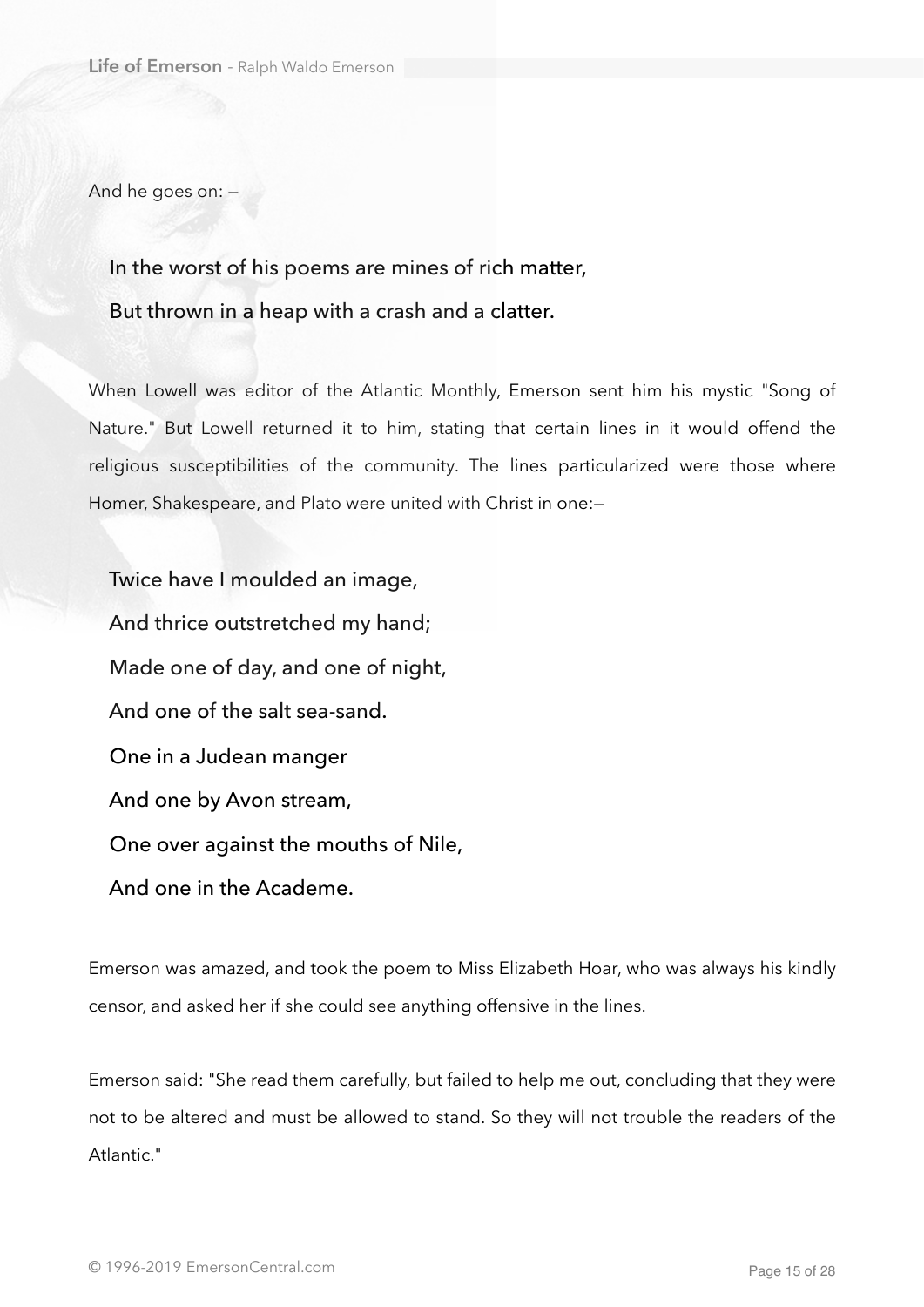In 1836, on the day of the two-hundredth anniversary of the founding of Harvard College, Emerson and others met and discussed the state of philosophy and theology. A few days later a project ripened of rounding a periodical to embody their views. Thus was started The Dial, which became the organ of the so-called transcendental movement, though the first number did not appear till July, 1840. Emerson's book, "Nature," is regarded as "the first document of that remarkable outburst of Romanticism on Puritan ground." It was published in September, 1836. Only a few copies were sold, and twelve years elapsed before a new edition was called for. But it was violently attacked by the champions of orthodoxy. Yet Dr. O. W. Holmes said Emerson took down men's "idols from their pedestals so tenderly that it seemed like an act of worship." This year was saddened by the death of Charles Emerson, whom Ralph Waldo called "his brother, his friend, his ornament, his joy, and pride"; he "has fallen by the wayside or rather has risen out of this dust," he wrote in his journal; "now commences a new and gloomy epoch of my life.... Who can ever supply his place to me?"

 Charles Emerson was a born orator, who would have conferred on the Republic rare gifts of genius had he lived. Emerson's lament for him was one of the most touching things he ever wrote. This same year Emerson's first child, a boy "of wonderful promise," was born, but he lived only five years.

Within a few years Margaret Fuller and Amos Bronson Alcott came to him in Concord; but Margaret Fuller, in spite of her genius and in spite of his admiration for her genius, always "froze him to silence," and he had the same effect on her when they were on the point of coming nearer. But for Alcott he had the highest praise. He called him the most extraordinary man and the highest genius of his time. This admiration lasted till the end of his life. In his later days, when aphasia had so shattered his mind, there is a pathetic picture of him talking over the fence with Alcott with much of his old-time fluency; but in the afternoon Alcott returned and brought back to Emerson the philosophic bread that had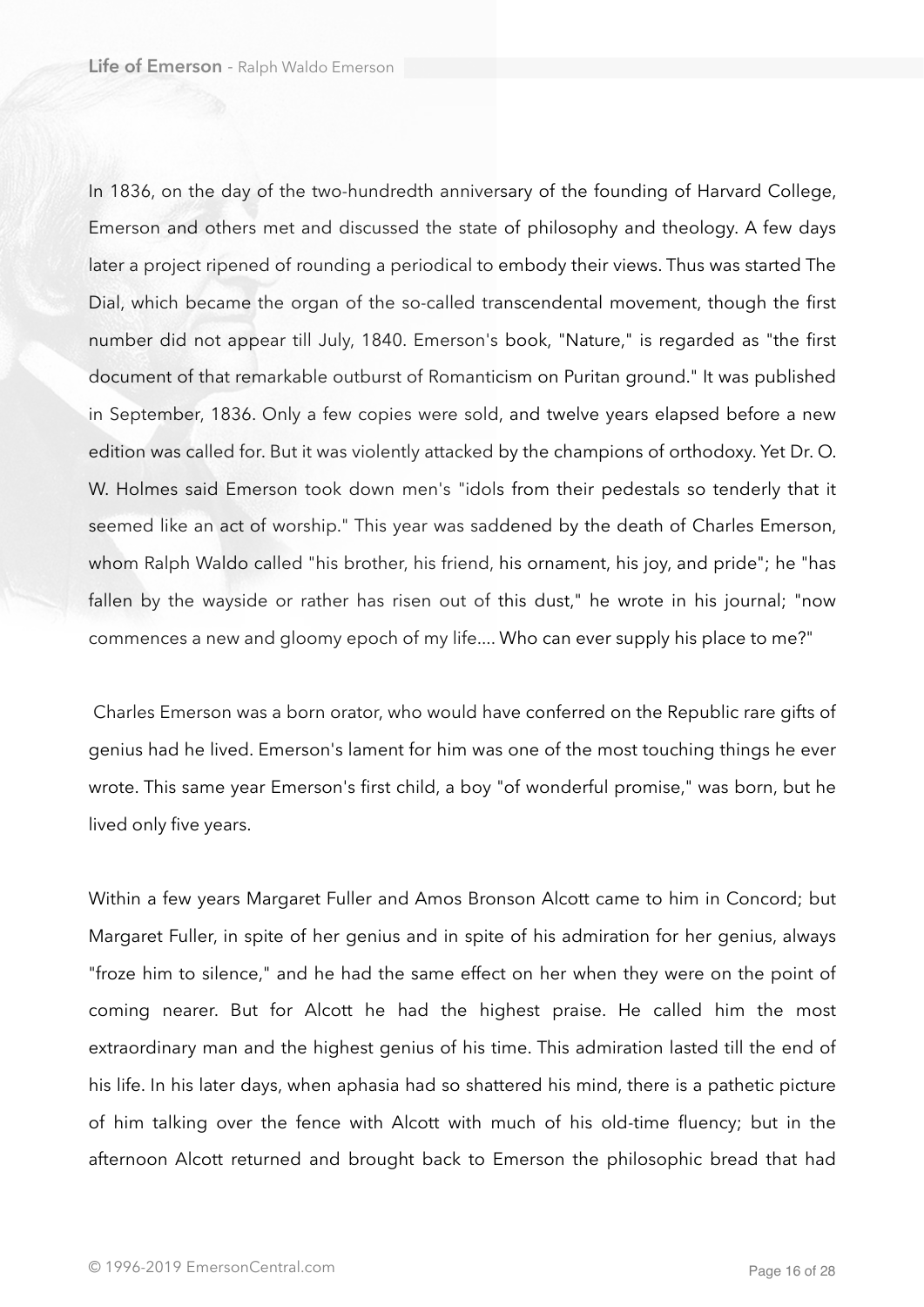been cast on the waters so abundantly. And Emerson, oblivious to the fact that it was his own, dilated with admiration, and exclaimed: "What a wonderful mind my friend over yonder "—he could not remember his name — "has!"

Thoreau was also one of Emerson's intimates, and frequently shared his week-day walks. Yet, curiously enough, Emerson objected to printing Thoreau's "Winter Walk" in The Dial. Hawthorne lived for four years in Concord, occupying the old Manse, but, though he was a great walker, he is known to have walked with Emerson only once, when they went together to visit the Shakers at Lebanon. Emerson said of Hawthorne, "Alcott and he together would make a man!"

Emerson's reading, as might be imagined, was peculiarly eclectic and erratic. Mr. Cabot says he cared nothing for Shelley, Aristophanes, Don Quixote, Miss Austen, Dickens, Dante, or French literature. He rarely read a novel. But the Neo-Platonists and the Sacred Books of the East particularly engaged him, and were the inspiration of many of his mystic lines.

Mr. Cabot says he lived among his books and was never comfortable away from them, yet they did not enter much into his life.

In 1836, having finished a course of twelve lectures on the "Philosophy of History," he was asked to repeat them in various places, though the one on "Religion" gave some offence. The substance of these twelve lectures afterward was included in his first series of "Essays." He still officiated occasionally as a minister, but the reception of his Phi Beta Kappa oration on "The American Scholar;" given August 31, 1837 cut the last thread of attachment. Lowell said of this: "It was an event without any former parallel in our literary annals .... What crowded and breathless aisles, what windows clustering with eager heads, what enthusiasm of approval, what grim silence of foregone dissent." Dr. Holmes called that oration "Our Intellectual Declaration of Independence."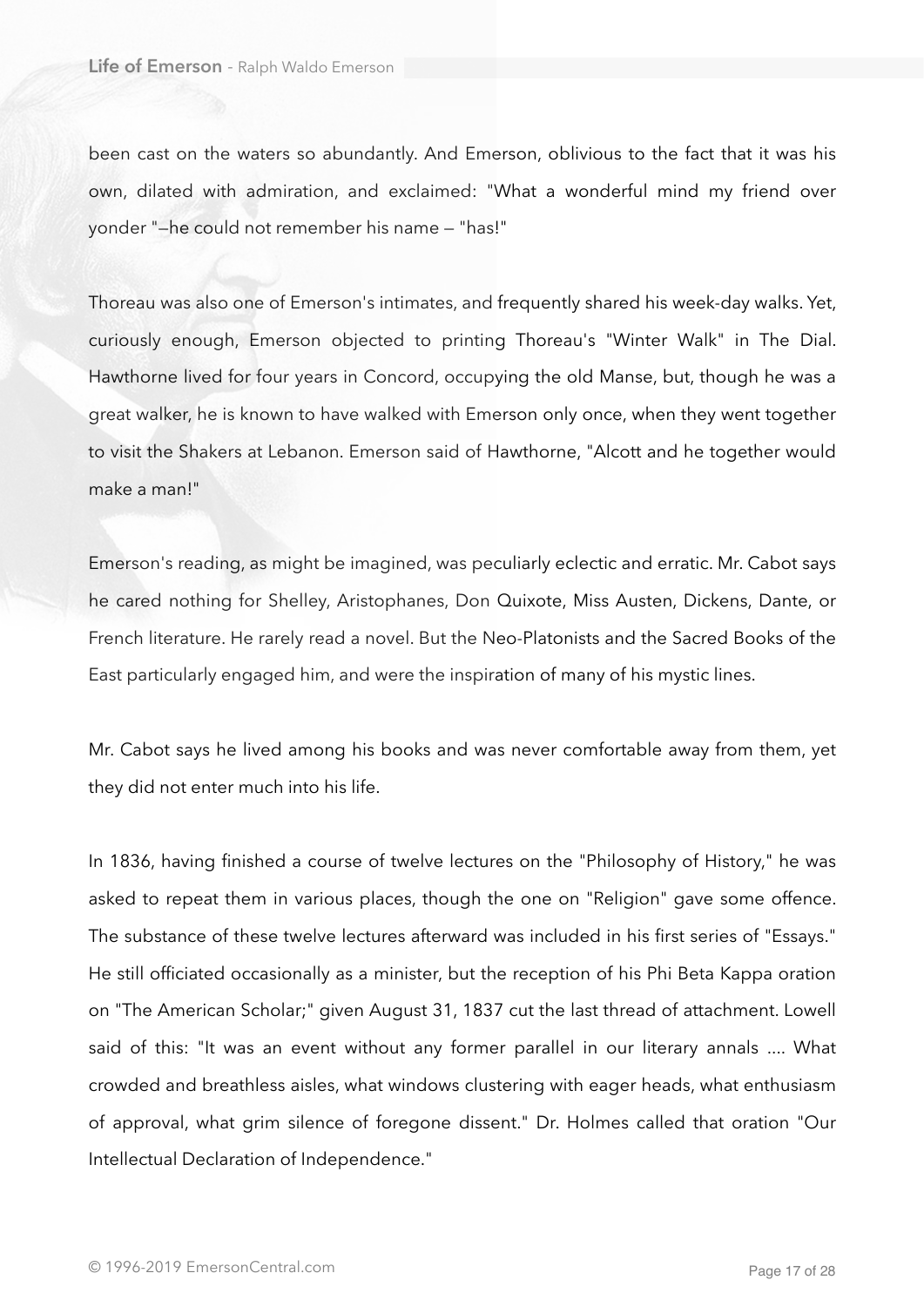In February he relinquished his charge at East Lexington, though his wife mourned "to see the froward man cutting the last threads that bound him to that prized gown and band, the symbols black and white of old and distant Judah."

A still greater shock came from the discourse which Emerson delivered in July, 1838, on the graduation day of the Divinity School. The Advertiser led in a bitter attack on him. Emerson described the stir that it made as "a storm in our wash-bowl." But it nearly resulted in excluding him from the lyceum as well as from the church; and he felt a little disturbed that it had placed him on an undeserved pedestal as a champion of heresy.

But his annual courses of lectures in Boston were not less popular. Theodore Parker wrote of the first one, given in the early winter of 1839: It "was splendid— better meditated and more coherent than any theory I have ever heard from him. Your eyes were not dazzled by a stream of golden atoms of thought such as he sometimes shoots forth —though there was no lack of these sparklers."

 Emerson had at first declined to have editorial control of The Dial, but when, after two years of uphill struggle, Margaret Fuller relinquished it, he took hold most unwillingly and kept it along for two years more at some expense of money and much expense of worry. It lived till April, 1844. His own known contributions numbered not far from fifty. There may have been half as many again.

During three years the question of negro emancipation was coming to the fore. Emerson was at first more interested in having the right of free discussion upheld than in the deeper question beyond. In November, 1837, he spoke on Slavery in the vestry of the Second Church in Concord, but the Abolitionists thought his tone was too cool and philosophical; but in 1844 he delivered an address in the Concord courthouse in celebration of the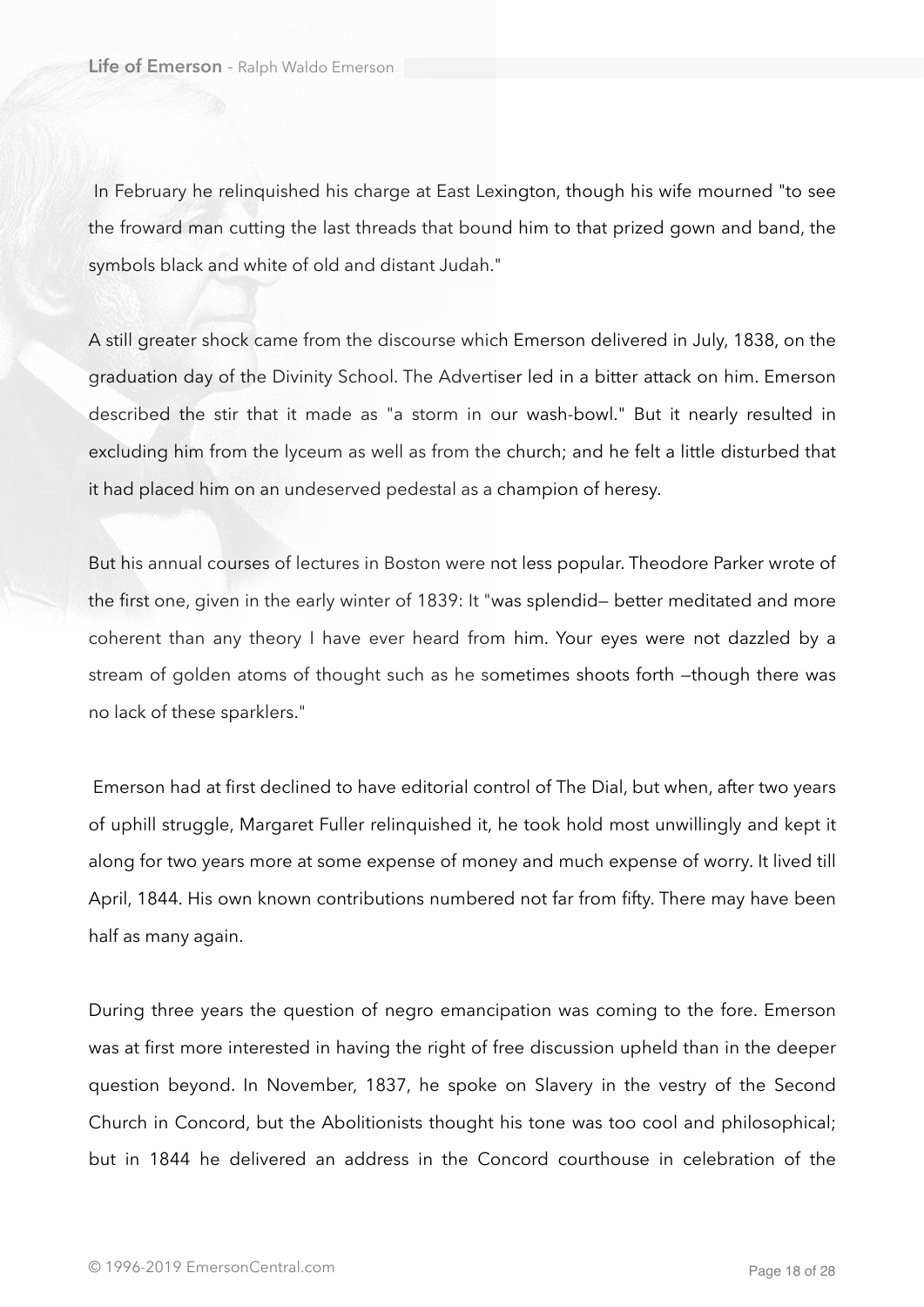anniversary of the liberation of the British West India Island slaves. All of the Concord churches refused to open their doors to the convention, so Thoreau secured the courthouse, and is said to have rung the bell himself. And this time Emerson's trumpet gave forth no uncertain sound. He took a wise and common-sense view about woman suffrage, and, though he was not inveigled into any of the labor associations, such as Brook Farm and Fruitlands, in which his enthusiastic friends tried to interest him, he was not averse to developing a simpler and fairer way of living, and he invited the Alcotts to come and make common cause with them for a year. But Mrs. Alcott was wiser than the rest, and prevented the experiment being tried.

 These years were not free from pecuniary anxieties. The most he ever received for a course of ten lectures before 1847 was \$570. The country lyceums paid \$10 and expenses. His family was increasing, and the town levied heavy taxes on him. His tax-bill for 1839 was more than \$160. So he was constantly in debt, and his chief resource was the lecture field, though it revolted his nature to sell "good wine of Castaly." In 1843 he spent the whole winter away from home, lecturing in New York, Baltimore, and other places. Moreover, in order to preserve a hold on nature, he bought fourteen acres of woodland on Lake Walden, and this was a pecuniary burden for several years.

It comes with a sense of relief, like a sea-breeze on a sultry day, to read of him taking a vacation from that strenuous life of the platform by going to the seashore. He wrote his wife: "I read Plato, I swim, and be it known unto you, I did verily catch with hook and line yesterday morning two haddocks, a cod, a flounder, and a pollock, and a perch .... The sea is great!" This touch of the sea, "inexact and boundless," may be detected in the oration which he tried to write at Nantasket for delivery at Waterville, Me. But "the heat and happiness" of his inspiration were extinguished, as he long afterward confessed, by the cold reception with which it met. It was either at Waterville or in a Vermont town, perhaps both, that the minister at the end of the discourse prayed to be "delivered from ever again hearing such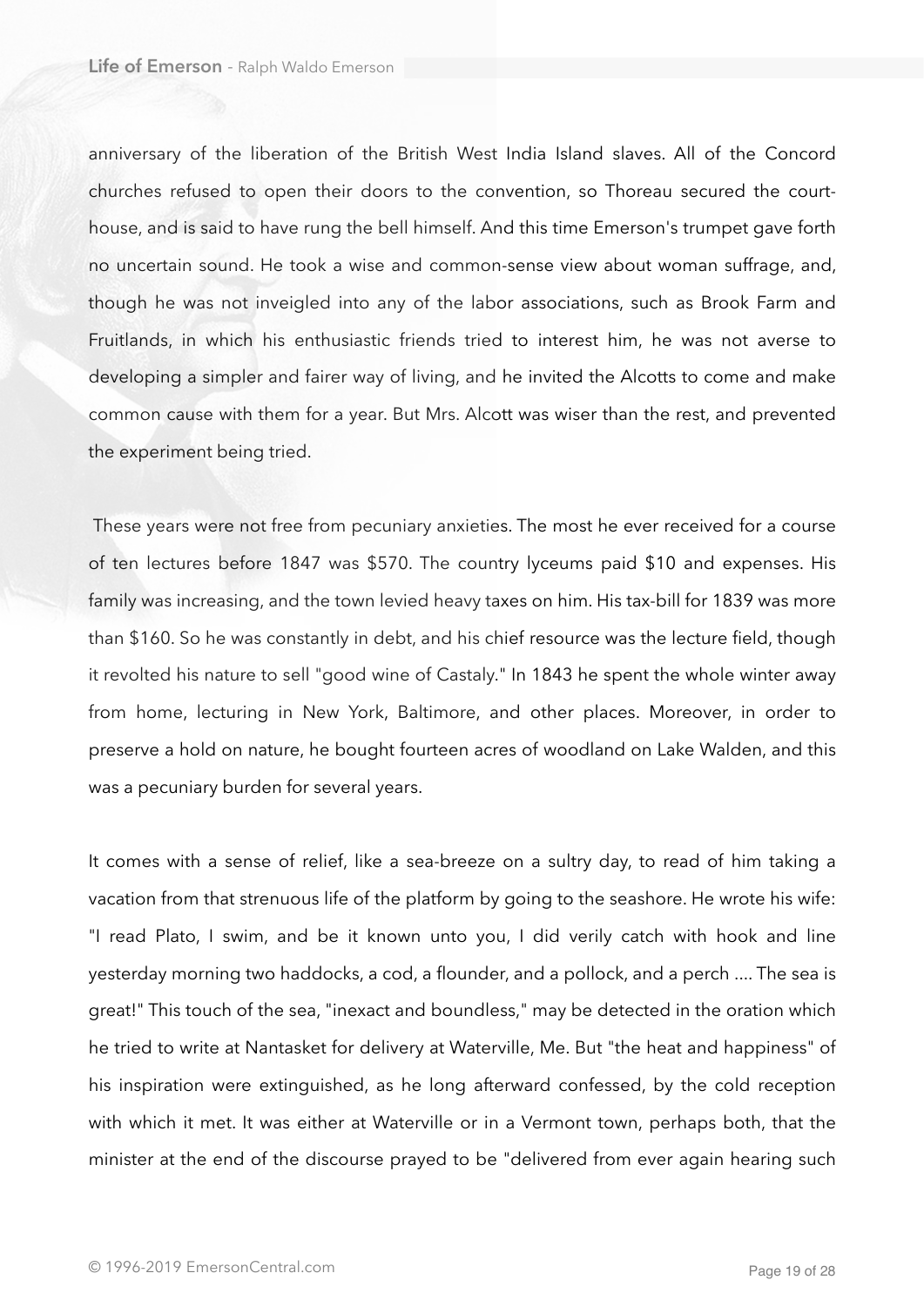transcendental nonsense from the sacred desk." Afterward he went a number of times to the Adirondacks, where some of his sweetest poems were composed. He bought a rifle, but never used it.

 Mr. Cabot says that lecturing, after all, was not the mode of utterance to which he aspired. Verse was, because he could get a larger and freer speech in rhyme. Some of his poems had been circulated, a few had been printed. And in December, 1843, a bookseller proposed to him to furnish a volume of his verses. But four years passed before the crucial impulse came to remedy "the corrigible and reparable places in them," and to put them together. "It was a small venture," he said. "My poems did not pay. My cranberry meadows paid much better." And when he made this remark he added, "My poems fell dead in England."

In 1847 he made his second journey to England, visited Carlyle for four days, and was amazed at "the great and constant stream" of his talk. "Carlyle and his wife," he says in a home letter, "live on beautiful terms." He breakfasted with Rogers, drank tea with James Martineau, and found profuse kindness and hospitality in Preston, Leicester, Chesterfield (where he dined with Stephenson, "the old engineer who built the first locomotive "), Birmingham— everywhere he went. At Edinburgh, where he lectured several times, he met all the notables, — "Christopher North," David Scott the painter, who made a portrait of him, Mrs. Jeffrey, Lord Jeffrey, Thomas De Quincey, and many more.

 Still more brilliant was the society he met in London, — Macaulay, Bunsen, Milman, Milnes, Hallam, Lord Morpeth, "Barry Cornwall," Lord and Lady Ashburton, Thackeray, Disraeli, Lord Palmerston, and Tennyson. He was elected a member of the Athenæum Club, where he found some of the best men of England.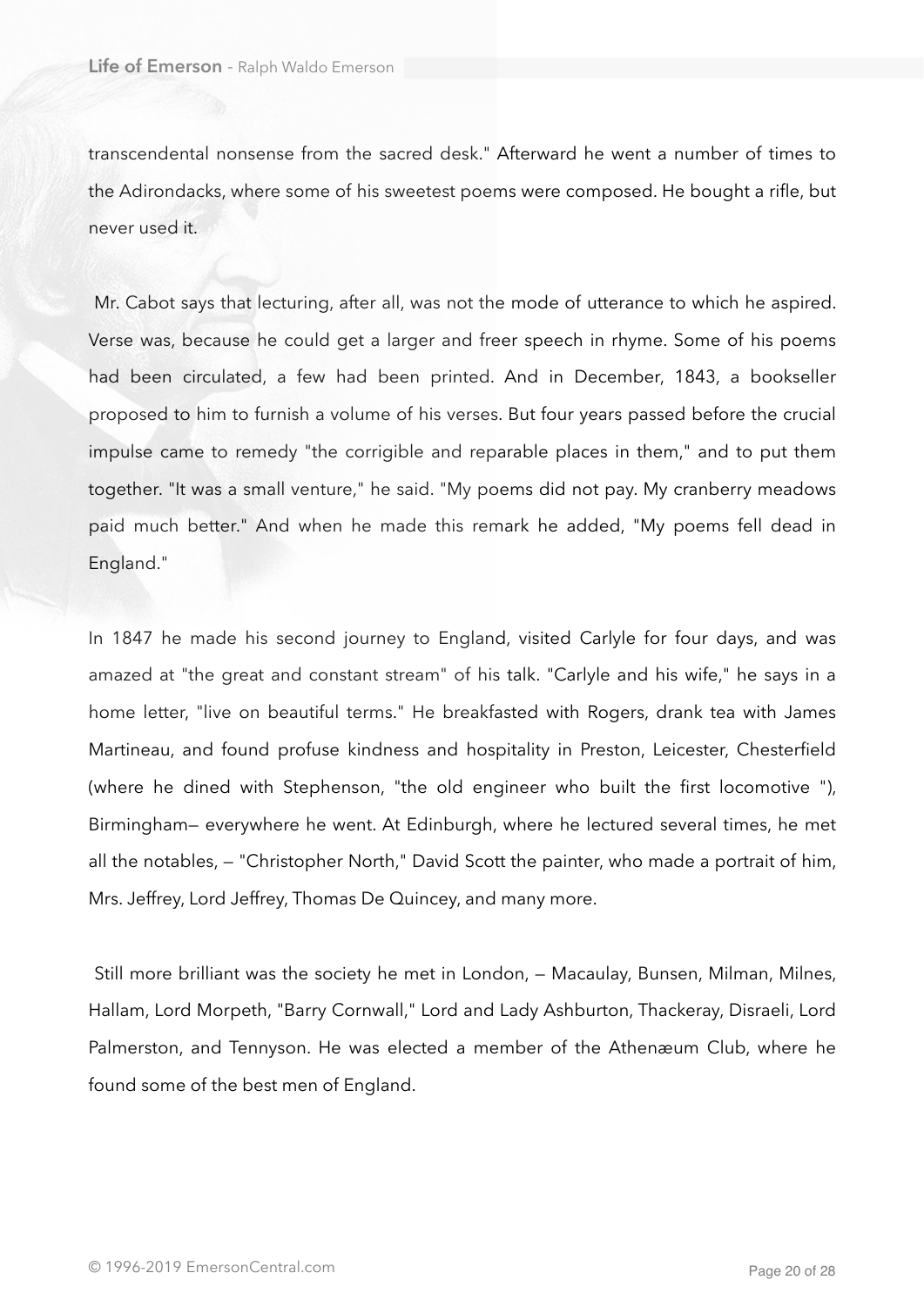In May, 1848, he crossed to Paris and saw something of the Revolution and went to the theatre, where he heard Rachel. He complained humorously that his French was far from being as good as Madame de Staël's.

He returned to London in June and gave a course of lectures, at which he had most aristocratic audiences and dined with great lords and brilliant authors. But the pecuniary returns were smaller than he had reason to expect. For the Marylebone course of six he got only £80 instead of £200.

On his return to America he made the larger part of his income by lecturing. But he looked on the whole business as rather unseemly. He thought that it was a pity to drive young America to lecture, and as to the lecturer, he said that the "dragging of a decorous old gentleman out of home was tantamount to a bet of \$50 a day that he would not leave his library and wade, and freeze, and ride, and run, and suffer all manner of indignities, and stand up for an hour each night reading in a hall."

 But he did it, and his pictures of travel in the West in the pre-Pullman days are like the stories of the martyrs. Here we find him sleeping on the floor of a canal-boat, where the cushion allowed him for a bed was crossed at the knees by another tier of sleepers as longlimbed as he, "so that in the air was a wreath of legs"; again occupying a cabin, though in company with governors and legislators, and a cold of minus fifteen degrees. Again, flying through the forests of Michigan in company with college professors and wolverines. And again, ferried across the Mississippi in a skiff, where "much of the rowing was on the surface of fixed ice, in fault of running water."

In 1849 Emerson's separate addresses and "Nature" were published in one volume, and the next year came "Representative Men."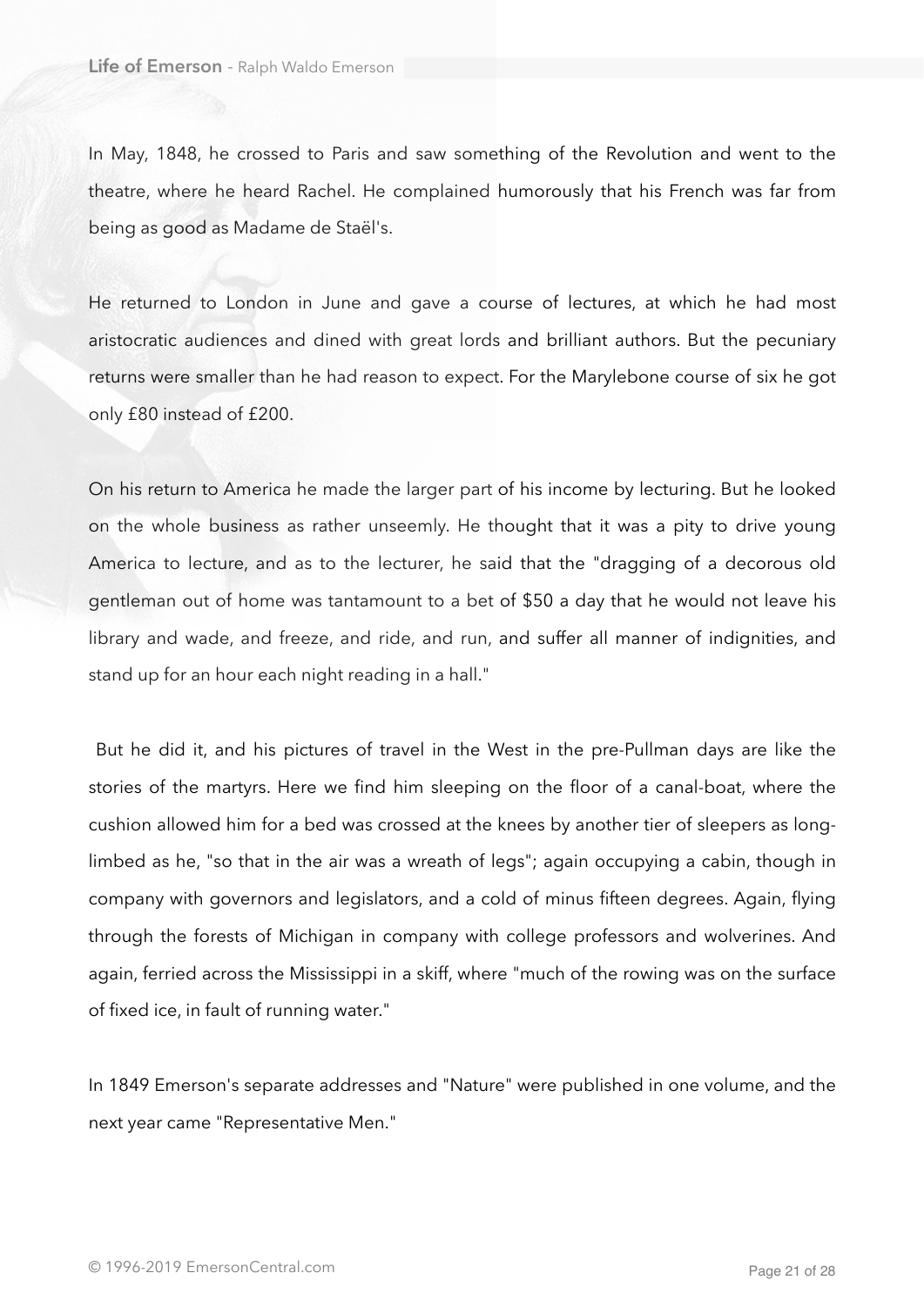That year, 1850, also brought with it the Fugitive Slave Law, and Emerson's voice was lifted nobly against it. He here made a magnificent attack on Daniel Webster, for whose genius he had such an admiration as "the best and proudest, the first man of the North." He believed in confining slavery to the slave states, and then gradually and effectually making an end of it. He called on "the thirty nations" to do something besides ditching and draining. Said he, "Let them confront this mountain of poison and shovel it once for all down into the bottomless pit. A thousand millions were cheap!" History proved the truth of his prophetic words. At Cambridge he repeated the words containing these wise counsels, but was so interrupted by hisses and cat-calls that he could not go on. The college authorities, like the clergy and merchants, were generally Southern in sentiment.

 When John Brown was in prison under sentence of death Emerson had the courage to call him "that new saint, than whom none purer or more brave was ever led by love of men into conflict and death— the new saint awaiting his martyrdom." His attitude on that burning question of the day militated against his success as a lecturer. Invitations to speak were withdrawn, and in 1861 at the meeting of the Massachusetts Anti-Slavery Society "the mob roared" whenever he tried to speak, and he had to withdraw. That was in his native Boston! The war also brought poverty pretty close to Emerson as to so many others. His books did not sell, his income from lecturing almost ceased, his real estate was unproductive, and he found himself struggling with the problem, how to pay three or four hundred dollars' worth of debts with fifty.

On January 1, 1863, when Lincoln's Emancipation Proclamation went into effect, a Jubilee Concert was given at the Music Hall, and Emerson read his "Boston Hymn." The time which he gave himself for its composition was so short that he was in despair, test he should not be able to do anything worthy of the occasion. But the inspiration flowed and a new treasure was added to English literature.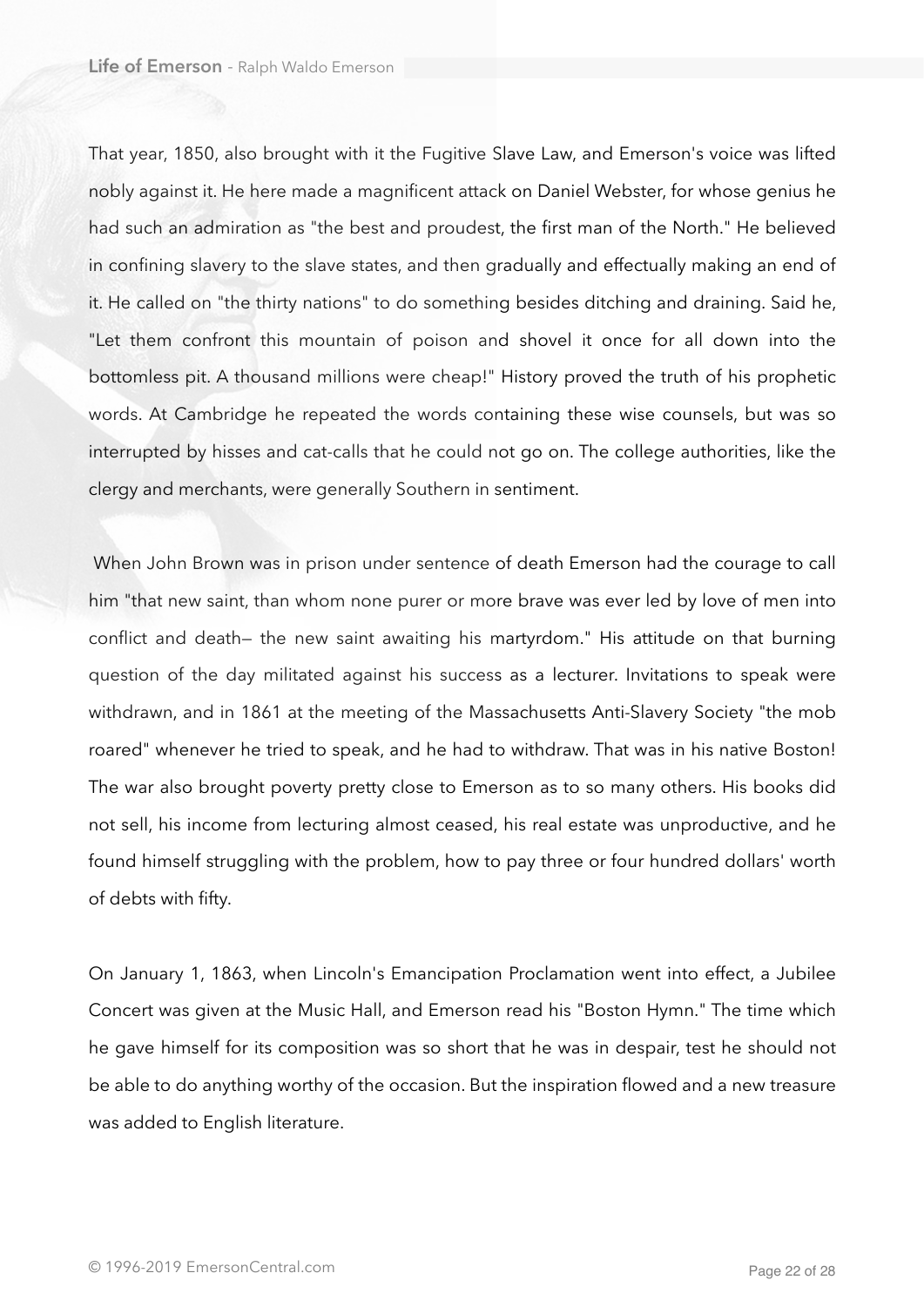That same evening a gathering of the faithful took place at the house of Major George L. Stearns, at Medford, who perhaps did more than any man in Massachusetts to help along the cause of emancipation, who spent money like water, and himself raised the first two regiments of colored troops. Mrs. Stearns, who, with intellect as keen as ever, still lives to speak eloquently of those great days, thus tells the story of that epic gathering.

 "Mr. Emerson was persuaded to repeat his poem, the 'Boston Hymn,' the original manuscript of which the Rev. Samuel Longfellow promptly begged of the author.

"It was a brilliant assembly, filled with exultation over the decree of emancipation which had been wired from Washington. The certainty of this great measure Wendell Phillips had announced as he entered the drawing-room. Instinctively the company burst into the John Brown song, greeting the newly unveiled bust of the martyr of freedom, which the sculptor J. Q. A. Brackett had just made.

 "It was past midnight when the guests departed, every heart glowing with the sublime event, rejoicing with a mighty joy that deliverance from slavery at last had come."

Then occurred one of those charming little episodes so characteristic of Emerson's thoughtfulness and simplicity. Mrs. Stearns thus relates it: —

"Mr. Emerson and his friend, Mr. Alcott, remained overnight.

 "When the hostess asked Mr. Emerson his preference of sleeping rooms, he said, 'Let Mr. Alcott and myself have the same room, then Vesta will have only one instead of two beds to make in the morning.'"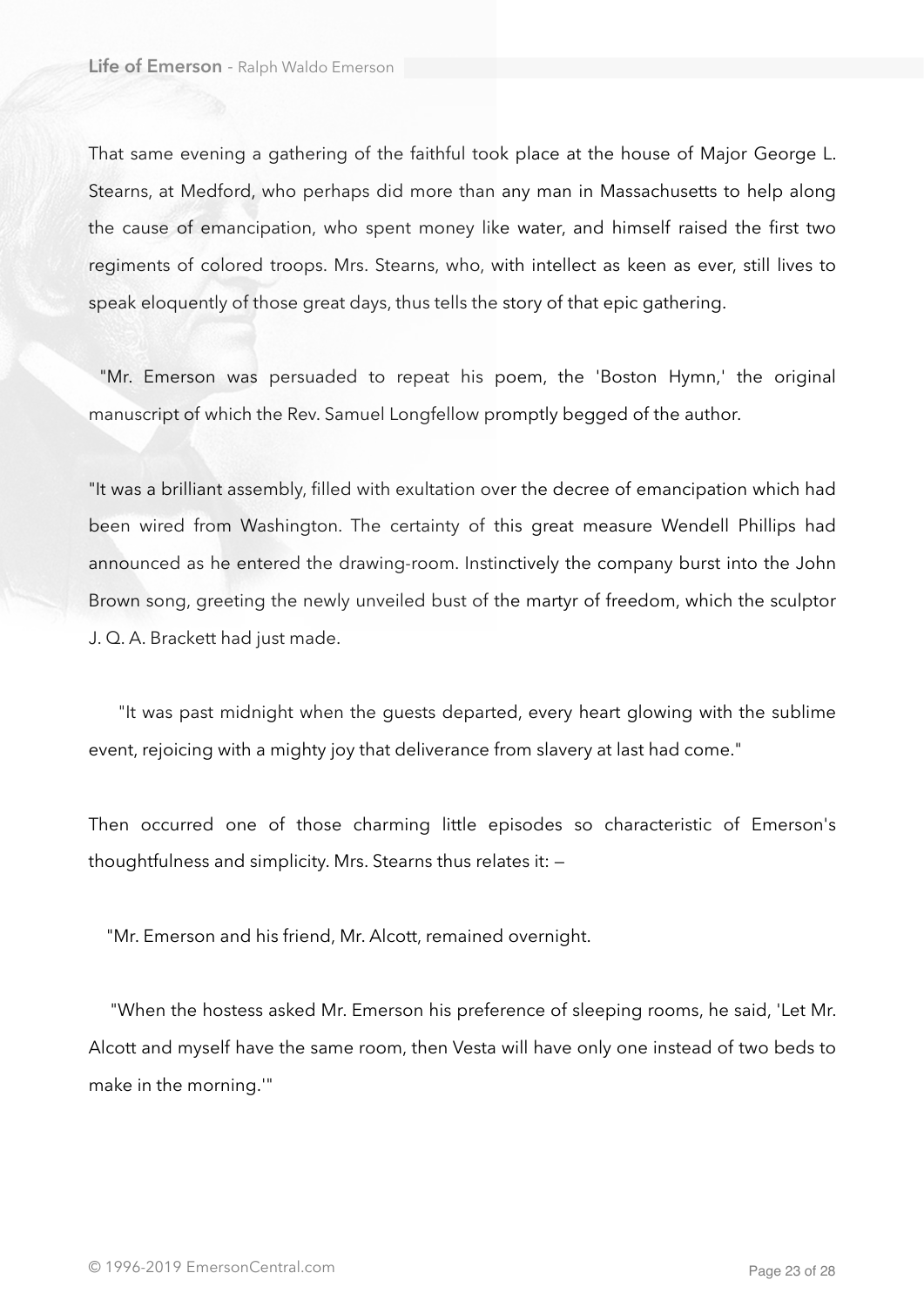Another characteristic anecdote of the same kind may be related here, also from Mrs. Stearns's recollections: —

 "On one occasion, after we had been visiting the Emersons, when we were preparing to drive home, the evening being rather chilly, for it was autumn, Mr. Emerson brought his overcoat from the hall, and, holding it up by the collar, said, 'I am always a little suspicious of the warmth of ladies' garments, the evening is cool, and the drive is one of seventeen miles; it will oblige me, Mrs. Stearns, if you will put on this overcoat, and wear it home. It can be recommended for warmth if not for elegance.'

"It was beautiful hospitality and consideration, but I instinctively drew back, saying:—

"'Oh, Mr. Emerson, how can I dare to wear the Lion 's Skin!'"

He could only be persuaded to withdraw the overcoat by being assured that sufficient wraps were stowed away in the carriage. "I have regretted," says Mrs. Stearns, "the modest scruples that hindered the wearing of the Poet's Coat, just for once."

In 1863 he was appointed one of the visitors to West Point, where John Burroughs, seeing him, took him to be "an inquisitive farmer." In 1866 he was granted the degree of Doctor of Laws by Harvard and elected one of the overseers. The following year he was orator for the [Phi Beta Kappa] Society —" not now," says Mr. Cabot, "as a promising young beginner from whom a fair poetical speech might be expected, but as the foremost man of letters of New England."

 It was at this time rumored that he was drifting back from heretical to more conventional opinions in religious matters; and it is stated on good authority that, when it was proposed to dispense with compulsory prayers at Harvard, Emerson's vote prevented the innovation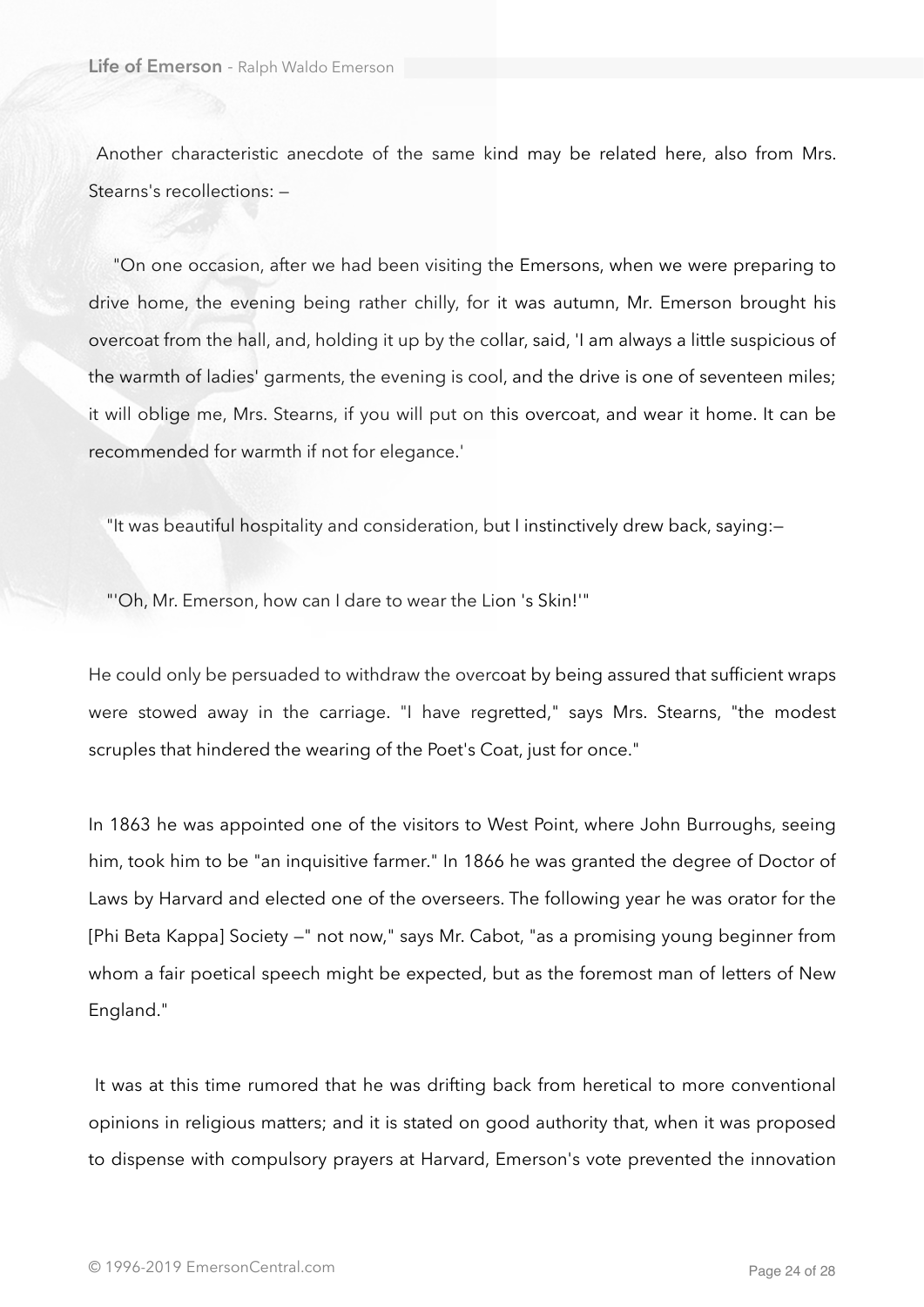from prevailing. But he authorized his son to announce that he had not retracted any of his views.

Three years later he was gratified to be invited to give a course of university lectures in Cambridge, and for this he prepared his sketches of "The Natural History of the Intellect," but he was not satisfied with his attempt to make a system of philosophy. The fruit of Emerson's intellect was not cohesive, but granular, and his thoughts are not easily moulded into a consecutive logical form. Hence it was possible for him to begin a lecture or end it anywhere. In his latter days I remember hearing him read a paper before the Radical Club. Every little while he would stop, saying he had gone far enough. But the audience and his daughter would persuade him to continue. But when he finally paused, the subject had been neither begun nor exhausted. His mind was like a carbon point; when the electricity was turned on, it gave out light, and it was always ready to shine.

He repeated his Cambridge course the next year, but felt that he had not succeeded as he had hoped to do. In a letter to Carlyle he called it "a doleful ordeal," and when it was concluded, accepted with alacrity an invitation to visit California on a six weeks' trip with near friends and in the most delightful circumstances.

 After 1870 the decay of his mental powers, particularly of his memory: was very noticeable. He spoke of himself as "a man who had lost his wits." His last effort of composition was an introduction to Plutarch's "Morals" edited by Professor Goodwin. He compared it carefully with the original Greek, which he was able to read.

In July, 1872, he had just returned from Amherst, where he had delivered an address, when he discovered that his house was on fire. The neighbors rushed to his aid and succeeded in saving the books, manuscript, and furniture; but the house was ruined by fire and water, and Emerson himself contracted a feverish attack from exposure to the dampness.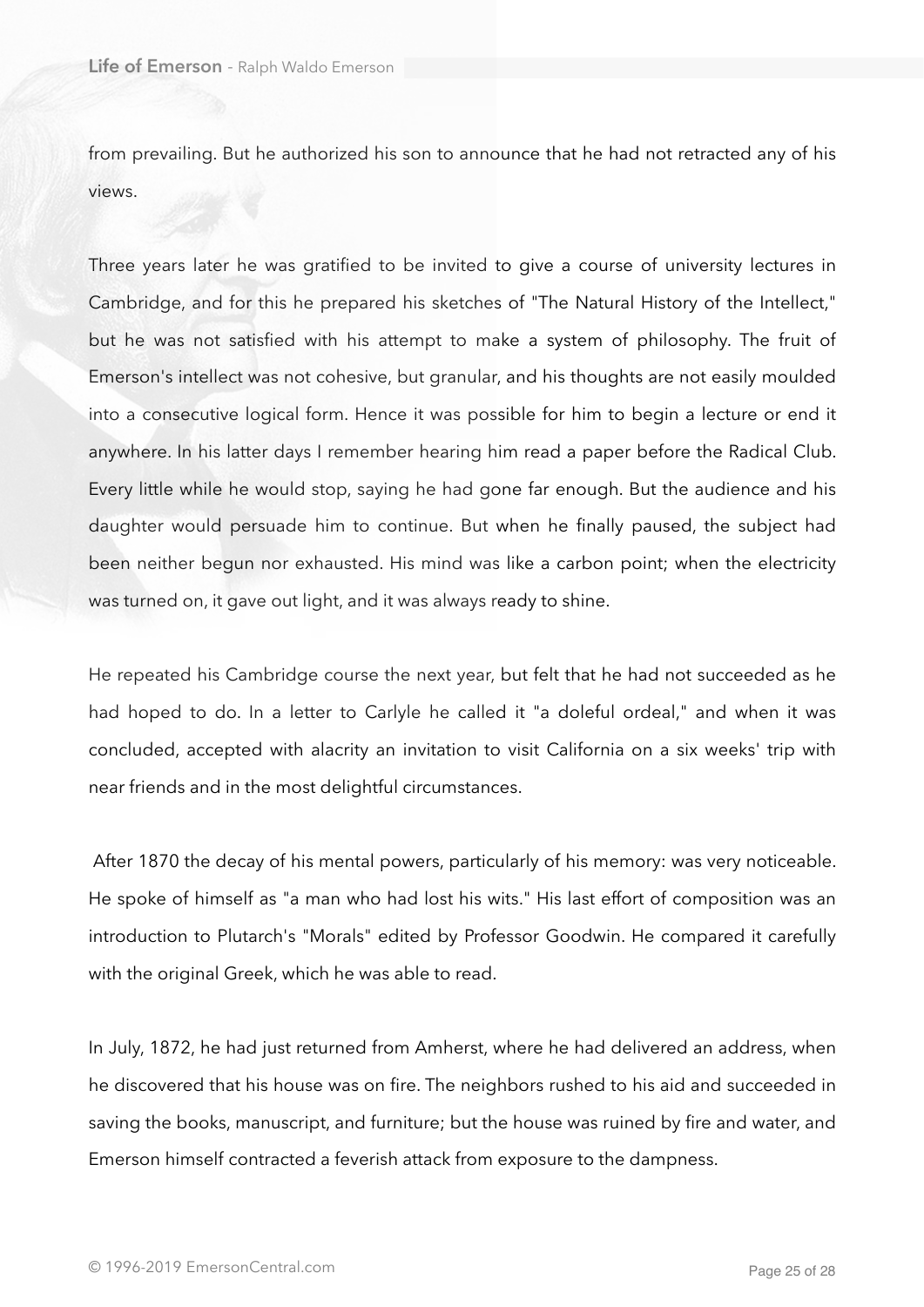Friends rushed to his aid in even more substantial ways. Mr. Francis Cabot Lowell brought him an envelope containing \$5000. Nearly \$12,000 more were contributed to rebuild the house, and while the work was in progress he was persuaded to make another journey abroad, to visit London, Italy, and Egypt. He saw Carlyle once more and dined with the Khedive. He and his daughter went up the Nile to Philæ, but on the whole he was disappointed with the sacred land: "the people despise us," he wrote, "because we are helpless babies who cannot speak or understand a word they say; the sphynxes scorn dunces; the obelisks, the temple-walls, defy us with their histories which we cannot spell."

The journey did him good, however, and on his return to Italy he began to work on a new edition of his poems. In Paris he saw Renan, Taine, Turgenief, and James Russell Lowell; in England he declined all invitations but one to speak, but he breakfasted with Gladstone, and saw Browning and many other notables.

When he reached home in May he was surprised and touched by the spontaneous welcome of his townspeople. The church bells rang, the whole town assembled—babies and all—and he was escorted with music to his new house, where a triumphal arch had been erected. He found his study unchanged, but many improvements had been introduced in the restoration of the house.

The following year his anthology of collected poems, "Parnassus," was published, and he was asked to be one of the candidates for the lord rectorship of Glasgow University. For this he received five hundred votes. Disraeli was elected, however.

In March, 1875, he went to lecture in Philadelphia, and had a delightful visit with his old friends, Dr. Furhess and Samuel Bradford. The next month he made a little speech at the unveiling of Mr. Daniel C. French's "Minute Man," and this is believed to be the last piece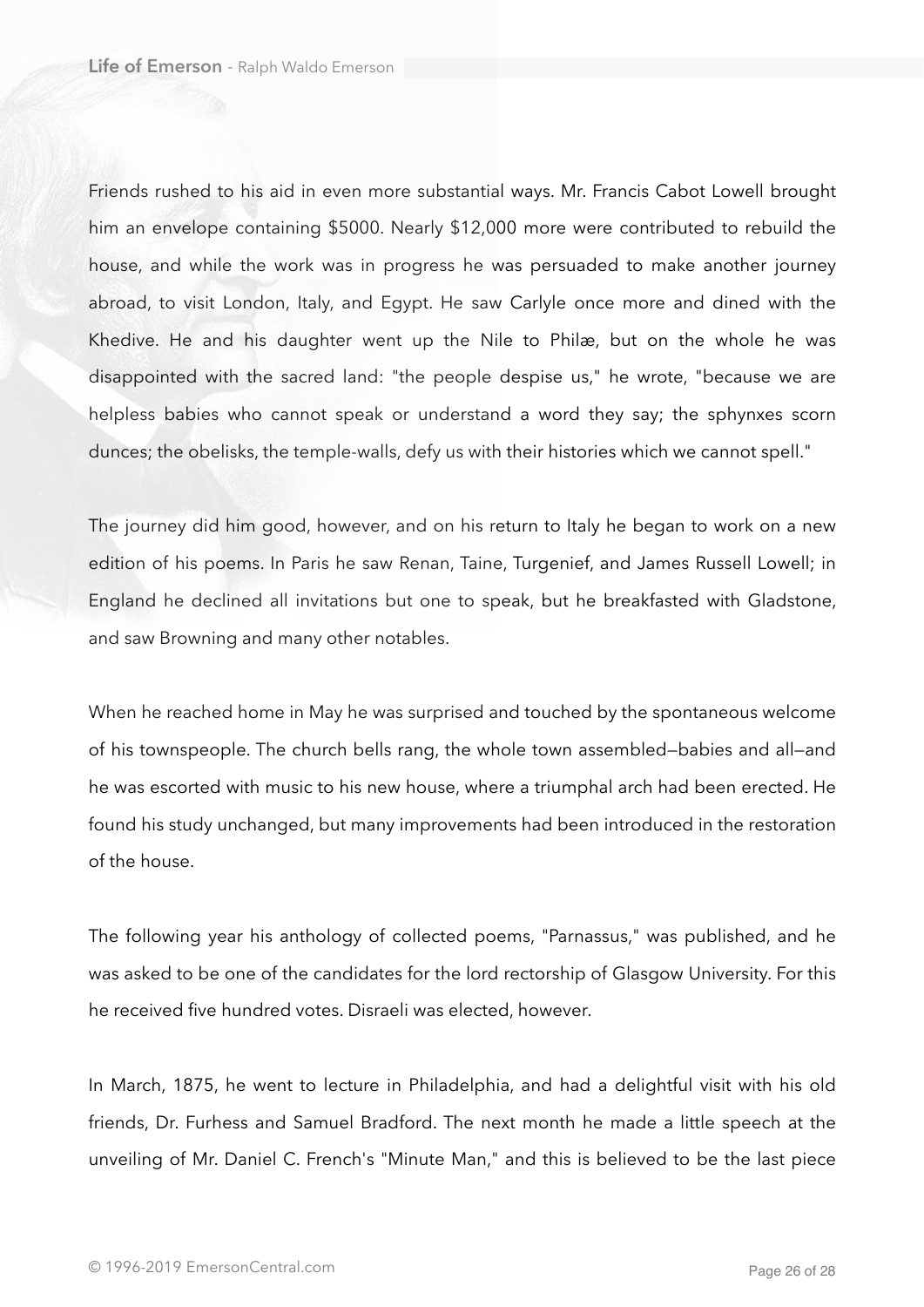written out with his own hand. After this time Mr. James Eliot Cabot served as his literary guide, shaping his lectures, and combining them, and helping him to arrange for the complete edition of his works.

Still occasionally reading from his lectures, still enjoying the serene calm of old age, where even his infirmity of memory may have made it all the serener, free from all worriment, he lived on till the spring of 1882, when he died of pneumonia on the 27th of April, at the very end of his seventy-eighth year.

 One could fill many pages with testimonials of the influence of Emerson with contemporary descriptions of the man and his beneficent life.

Henry Crabbe Robinson declared that he had one of the most interesting countenances that he had ever beheld —a quite disarming combination of intelligence and sweetness. N. P. Willis grew enthusiastic over the voice, which he said was the utterance of his soul only, and his soul had sprung to the adult stature of a child of the universe.

Dr. Holmes said: "He was always courteous and bland to a remarkable degree; his smile was the well remembered line of Terence written out in living features." No one who ever heard him speak will forget the play of his features, the lighting up of his eyes with a rapt inner illumination, the emphatic stamp of his foot when some weighty thought required enforcement. He was one of the great souls of the century, and his works will be for all time a source of inspiration to young and old. They are indeed a mine of thought, all the more valuable, perhaps, that they are not welded into a system.

Many enthusiasts consider him to have been the greatest poet America has yet produced. Technically this thesis can never be supported. His disdain of mere form led him to produce verses which read with heaviness and halting but the beauty of the thought atones for